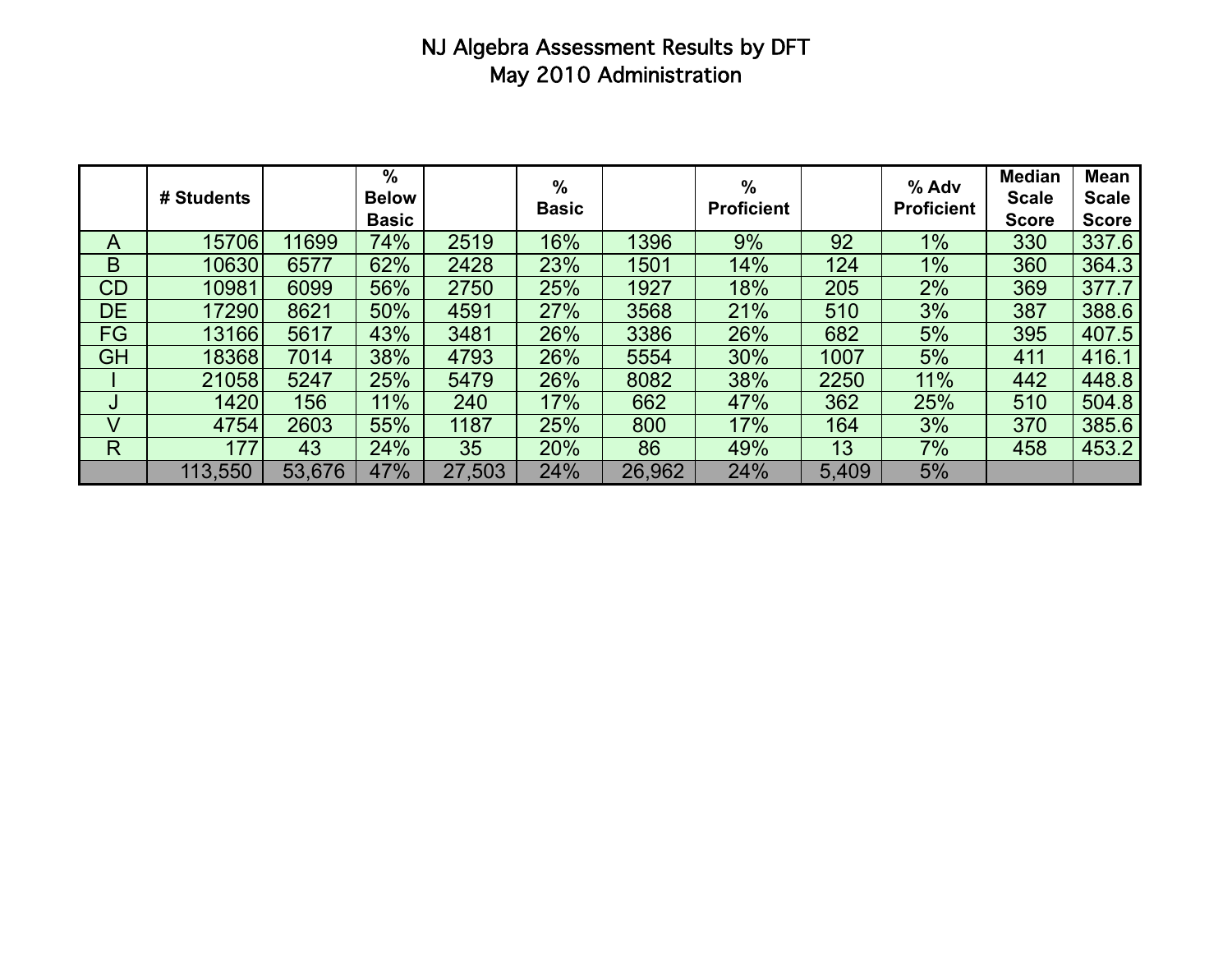





# **American Diploma Project (ADP) End-of-Course Exams: 2009 Annual Report**

**September 2009**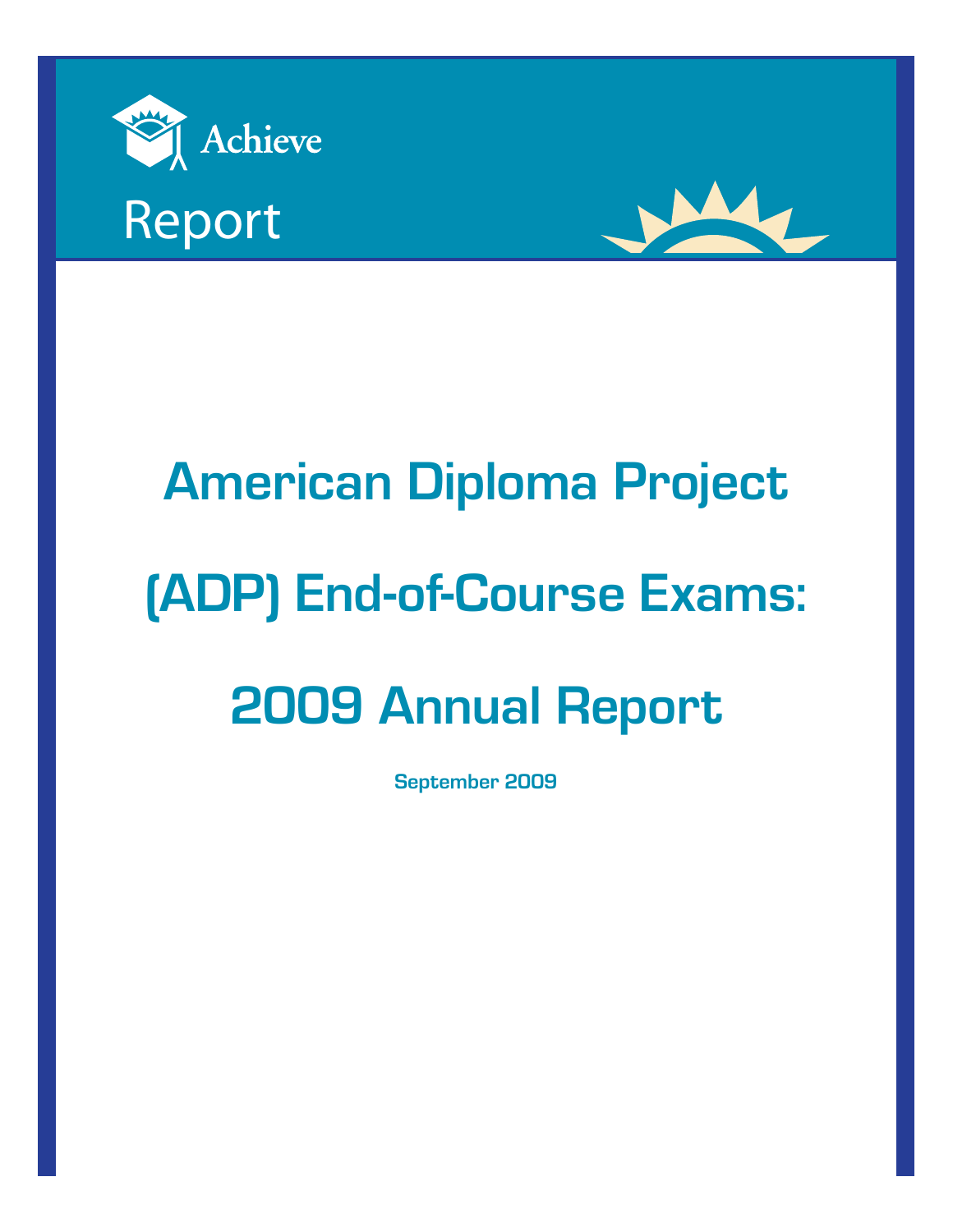# **Introduction**

To ensure that all high school graduates are prepared for the opportunities and challenges that await them, states have increasingly been focused on aligning their end-of-high school expectations with the demands of the real world. In 2005, no state had aligned their expectations with real world demands; now 29 states have adopted college- and career-ready standards in English and/or mathematics. And, as standards in mathematics have risen, so too have graduation requirements. Currently 19 states and District of Columbia<sup>1</sup> require students to study mathematics through Algebra II or its equivalent in order to earn a high school diploma. These policies are well grounded; advanced mathematics courses, such as Algebra II, improve access to postsecondary education, reduce the need for remediation and significantly increase the odds that a student will earn a degree. Particularly for disadvantaged students, advanced mathematics coursework in high school significantly narrows the equity gap, improving access to and success in college and in future economic opportunities.<sup>2</sup>

To assess these raised expectations, a group of American Diploma Project (ADP) network states formed the ADP Assessment Consortium. The Consortium created Algebra I and II end-of-course exams that provide an honest assessment of whether a student has mastered the content in the course they have just completed and is prepared for higher-level mathematics coursework. By design, the tests are challenging. States in the Consortium knew that what they were undertaking wouldn't be easy and that early results would be disappointing. But they believed that by setting the bar appropriately high, they could collectively challenge themselves, their systems and their schools to improve secondary mathematics education for the benefit of all students.

The ADP Assessment Consortium states have shown that multistate partnerships are not just possible, but that they can be a vehicle for driving change. The states have, in fact, been engaged in a voluntary race to the top. Even in the face of disappointing first-year results for the ADP Algebra II exam and an economic recession that severely impacted state budgets, these states have stayed the course, giving more exams this year than last and willingly disclosing the results and the challenges they face. No state alone could do what the 15 Consortium states have managed together. While there is plenty of hard work ahead, the ADP Assessment Consortium states have already demonstrated that they can move faster—and more economically—together than they ever could have going it alone.

# **Background**

The ADP Assessment Consortium is a group of fifteen states that are part of the American Diploma Project<sup>3</sup> network—Arizona, Arkansas, Florida, Hawaii, Indiana, Kentucky, Maryland, Massachusetts, Minnesota, New Jersey, North Carolina, Ohio, Pennsylvania, Rhode Island and Washington. These states voluntarily banded together with the goal of creating high-quality, rigorous mathematics assessments aligned to increased expectations, including an assessment that could serve as an indication of readiness for college mathematics.4 The resulting end-of-course exams in Algebra I and II represent the largest multistate common assessment effort ever undertaken.

<sup>1</sup> To see a full list of the states with college- and career-ready graduation requirements in English and mathematics as well as the specific course requirements and the dates that such requirements are effective, please go to

http://www.achieve.org/files/College&CareerReadyGradReqTable.pdf

<sup>2</sup> http://www.achieve.org/files/BuildingBlocksofSuccess.pdf

<sup>&</sup>lt;sup>3</sup> For more information about Achieve's American Diploma Project, go to http://www.achieve.org/files/AboutADP.pdf<br><sup>4</sup> A fuller description on the background of the exams and their development can be found at

http://www.achieve.org/ADPAssessmentConsortium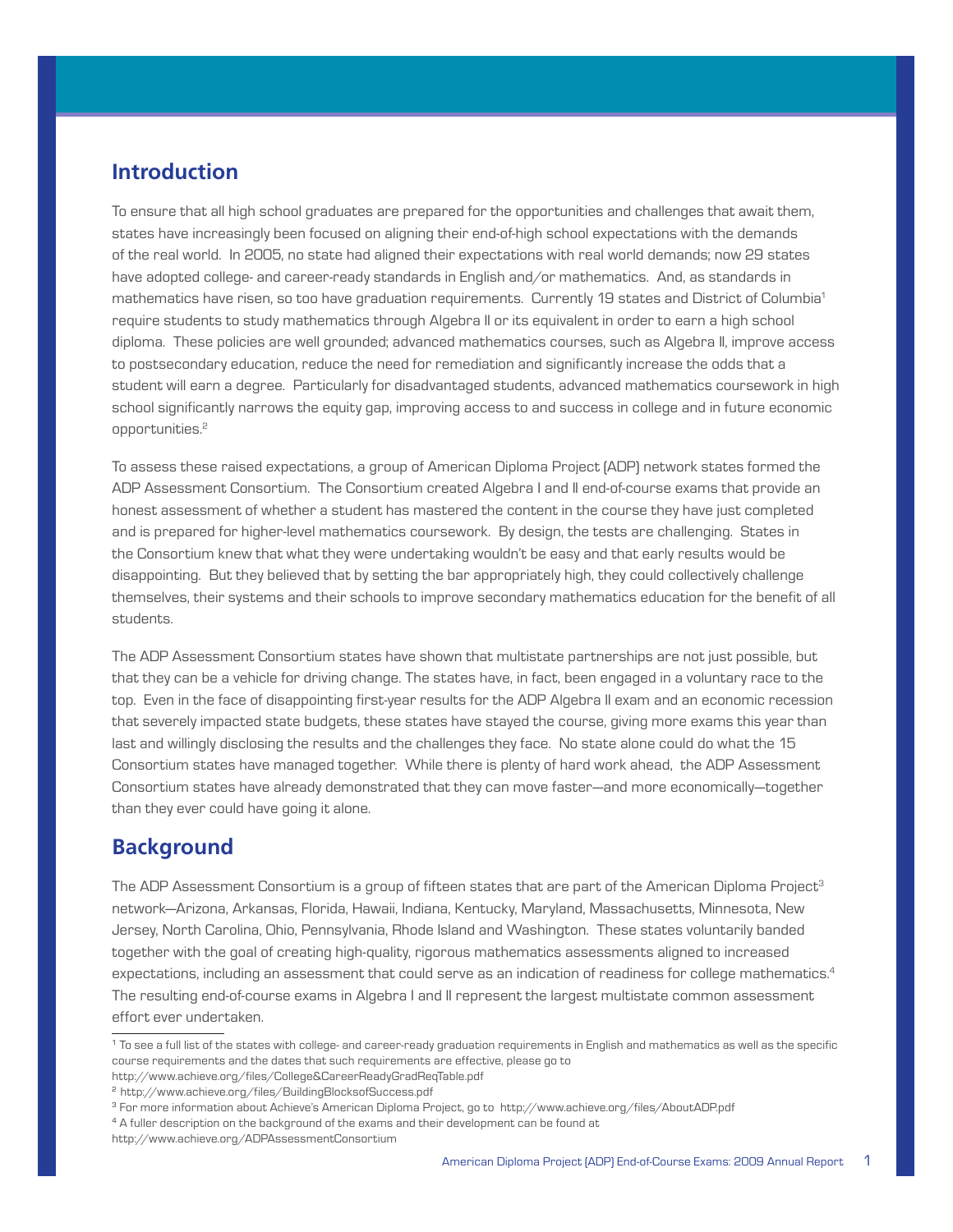By working together, the states also hoped to create new, high-quality assessments at a lower cost than if they were bearing all of the development costs alone. In 2006, the ADP Assessment Consortium states, with Ohio serving as the lead, participated in a joint procurement for the development of an Algebra II end-of-course assessment. Pearson, after a competitive bidding process, was chosen as the test developer. The first ADP Algebra II assessment was administered to nearly 90,000 students in the spring of 2008. Subsequently, the Consortium developed Algebra I exam standards and an aligned Algebra I exam, which was administered for the first time in 2009. Standard setting (the process of determining achievement-level cut scores) for both exams was completed in July 2009.

The ADP Assessment Consortium states anticipated that early test results would be low but recognized the importance of aiming high so that their high school graduates would be prepared for success in college and careers. In developing the exams, all participating states were guided by three main purposes:

- To develop high-quality exams that would ensure a consistent level of content and rigor in Algebra I and II courses within and across states.<sup>5</sup>
- n To improve the quality of curriculum and instruction in Algebra I and II courses, within and across states; and
- n To examine students' mastery of the content in the course they completed and to provide an indicator of students' readiness for success in mathematics at the next level. With respect to Algebra I, that means providing an indicator for readiness in a higher-level mathematics course, such as Algebra II. For students completing the Algebra II exam, the exam provides an indicator of readiness for the first credit-bearing college mathematics course, typically College Algebra.

# **Test Content and Design**

The **ADP Algebra I exam** assesses algebra skills that will create a strong foundation for the higher-level mathematics courses students will take during the remainder of their high school careers. The content on the Algebra I exam provides a strong foundation for Algebra II and the ADP Algebra II exam. The **ADP Algebra II exam** assesses the advanced algebra content that is necessary for success in the first credit-bearing college mathematics course, typically College Algebra. In this respect, the Algebra II exam is unique and is one of only a handful of exams developed with the purpose of signaling to students their readiness for college mathematics while they are still in high school.

The ADP Algebra I and Algebra II exam standards were developed collaboratively by the partner states, based in large part on the ADP benchmarks for mathematics.<sup>6</sup> The Algebra I exam standards are rigorous, but fundamental in nature, and designed to provide a strong base of knowledge in the basic algebraic content necessary for higher-level courses. The Algebra I exam standards are vertically aligned with the Algebra II exam standards. The Algebra II exam standards are robust, emphasizing advanced algebra, critical thinking and problem solving. The mathematics content assessed and its associated emphasis on each exam are described in the following tables. Table 1 describes the four content standards on the Algebra I exam and Table 2 describes the five core content standards on the Algebra II exam.<sup>7</sup>

<sup>&</sup>lt;sup>5</sup> "Algebra I" and "Algebra II" are common course titles for courses containing the beginning and advanced algebra content normally found in such courses. The content tested in the Algebra I and II exams is also covered in courses with different course titles such as integrated high school mathematics.

<sup>6</sup> http://www.achieve.org/files/ADPreport\_7.pdf

<sup>7</sup> The Algebra I and II exam standards and released items can be seen at http://www.achieve.org/ADPAssessmentConsortium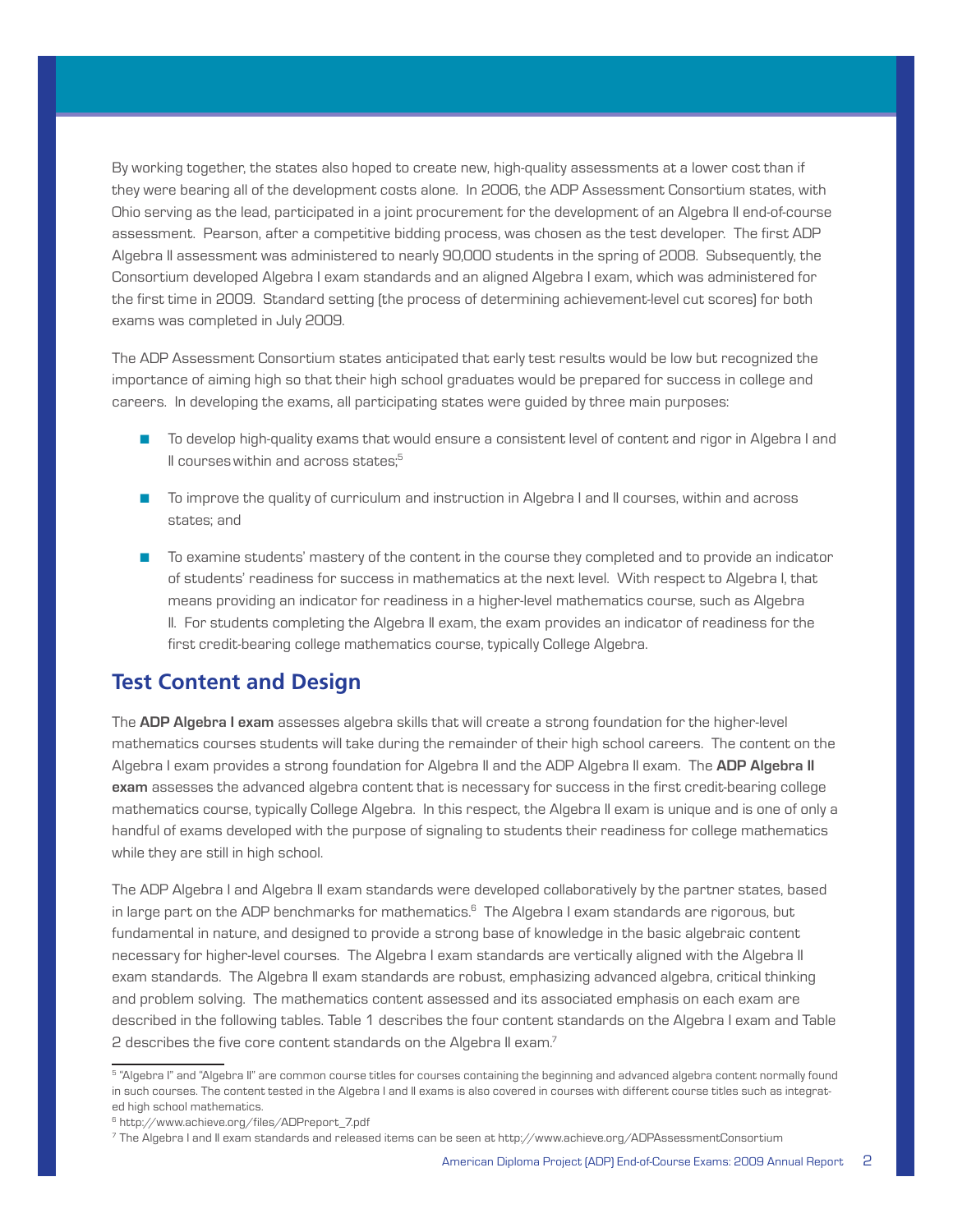**Algebra I Exam Standards** The emphasis a particular standard was given on the Algebra I exam is directly related to the emphasis the participating states believed that topic should receive in an Algebra I classroom. For example, in Algebra I, Operations on Numbers and Expressions is 25 percent of the exam because it is considered foundational material that many students will be exposed to for the first time in the course. It also serves as an important building block for advanced algebra and is, therefore, included in the Algebra II standards as well. Since the bulk of an Algebra I course should focus on *Linear Relationships*, 35 percent of the exam is dedicated to this topic. Non-linear Relationships is 20 percent of the Algebra I exam standards. These two standards also provide an important foundation for more advanced mathematics including the Algebra II exam standards *Equations and Inequalities* and *Polynomial and Rational Functions* (See Table 2). It was also important to the Consortium states that Data, Statistics and Probability be assessed on the exam since the content is often included in an Algebra I course and is critical for a well-rounded high school mathematics curriculum; 20 percent of the exam is dedicated to this content.

| <b>Standard</b>                       | <b>Topics Addressed</b>                                                                           | Percentage<br>of Total Points |
|---------------------------------------|---------------------------------------------------------------------------------------------------|-------------------------------|
| Operations on Numbers and Expressions | Operations with numbers and<br>algebraic expressions, involving real<br>numbers.                  | 25%                           |
| Linear Relationships                  | Linear equations and inequalities and<br>systems of linear equations.                             | 35%                           |
| Non-linear Relationships              | Quadratic and exponential functions<br>and the patterns they form.                                | 20%                           |
| Data, Statistics and Probability      | Data that follow linear trends,<br>measures of central tendency and<br>determining probabilities. | 20%                           |

#### **TABLE 1: ALGEBRA I EXAM STANDARDS**

**Algebra II Exam Standards** Again, the emphasis a particular standard was given on the Algebra II exam is directly related to the emphasis the participating states believed the topic should receive in an Algebra II classroom. In Algebra II, Operations on Numbers and Expressions comprises only 15 percent of the exam because it is considered mostly introductory Algebra II material, some of which should have been covered in previous mathematics courses including Algebra I. Building on the foundation laid in Algebra I, *Equations and* Inequalities further explores these concepts at a more advanced level and comprises 20 percent of the exam. Polynomials and Rational Functions is the main focus of most Algebra II curricula, and as such is given the greatest emphasis on the exam at 30 percent. Exponential Functions was considered important enough to make up 20 percent of the test points. Function Operations and Inverses, only 15 percent of the total points of the Algebra II exam, is the most advanced content in the exam and stretches beyond what is covered in some Algebra II courses. The states determined that this content is important and should be included to drive curricular improvement and to better prepare students for college mathematics.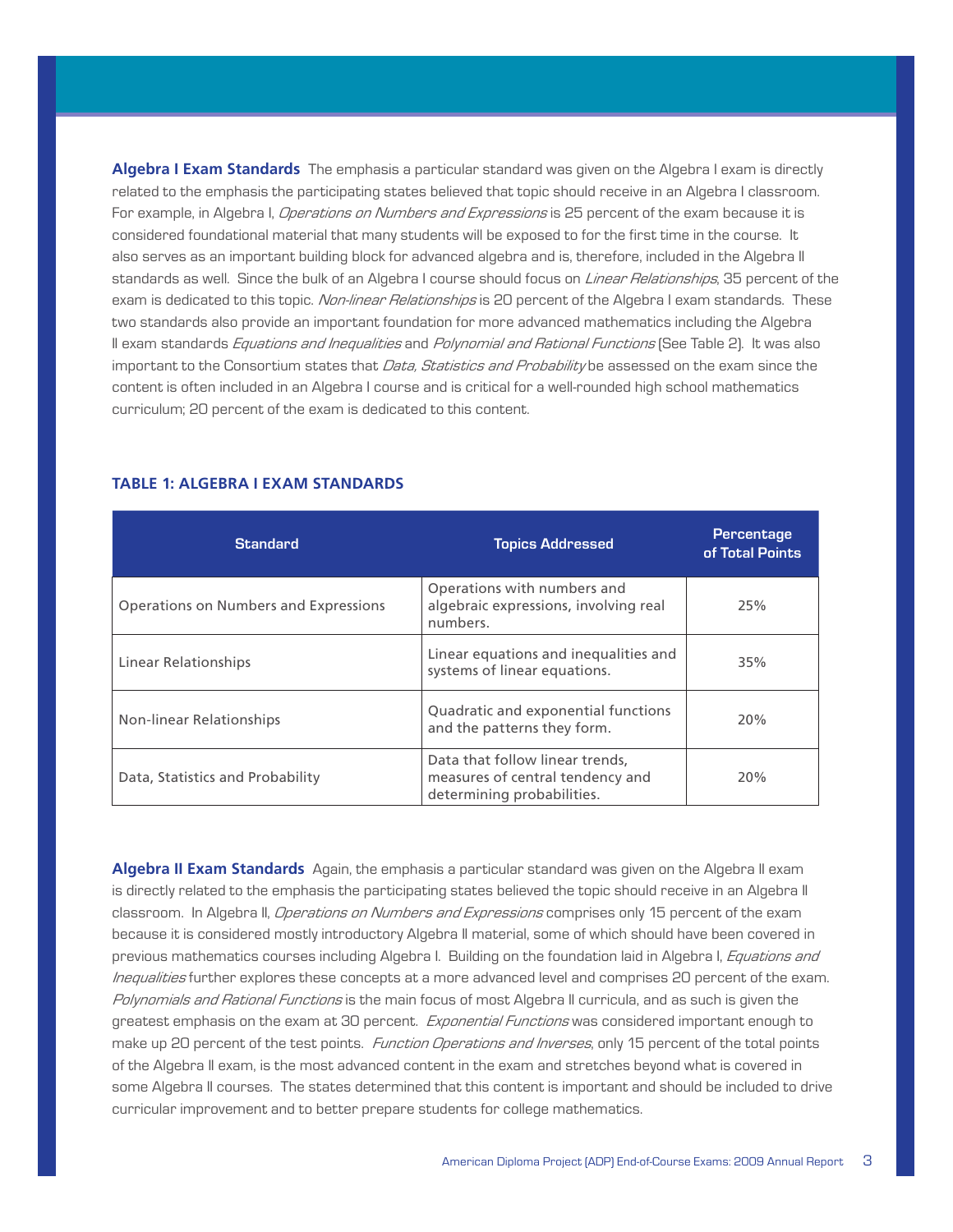#### **TABLE 2: ALGEBRA II EXAM STANDARDS**

| <b>Standard</b>                          | <b>Topics Addressed</b>                                                                                   | Percentage<br>of Total Points |
|------------------------------------------|-----------------------------------------------------------------------------------------------------------|-------------------------------|
| Operations on Numbers and Expressions    | Operations with numbers and<br>algebraic expressions, involving real<br>and complex numbers.              | 15%                           |
| Equations and Inequalities               | Linear and non-linear equations and<br>inequalities, and systems of linear<br>equations and inequalities. | 20%                           |
| <b>Polynomial and Rational Functions</b> | Quadratic functions and higher-<br>order polynomial and simple rational<br>functions.                     | 30%                           |
| <b>Exponential Functions</b>             | Exponential functions and basic<br>logarithms and their relationship to<br>exponents.                     | 20%                           |
| <b>Function Operations and Inverses</b>  | Combinations and inverses of<br>functions.                                                                | 15%                           |

**Item Types** Both exams include a mix of multiple-choice (worth 1 point), short-answer (worth 2 points) and extended-response questions (worth 4 points). To measure in-depth student understanding of algebraic knowledge and skills, the exams include a large number of open-response items that require students to show the steps they have taken and to justify their reasoning when solving a problem. At least 30 percent of the total points are from the short-answer and extended-response items. These problem solving and reasoning skills are critical for higher-level mathematics work, including credit-bearing coursework in college, and are highly valued by mathematics educators and postsecondary faculty.

**Calculator Use** In developing the content of the exams, the state mathematics experts felt it was necessary for students to demonstrate fluency in mathematics both with and without the use of technology. As a result, the exam is structured into two sections; one that allows the use of a calculator and one that does not. Although not required, the use of a graphing calculator is highly recommended for the calculator section.

2009 Changes to the Algebra II Exam The Algebra II exam was first administered in Spring 2008. Although the test was untimed, it was estimated that test administration would take 45 to 60 minutes per session. Feedback from schools and classrooms after the first administration, however, indicated that students took longer than expected to complete the test. In response to concerns regarding test length, the states decided to reduce the number of items on the Algebra II exam for the Spring 2009 administration, as well as all future administrations, and to extend the estimated time per session to 90 minutes. The test remains untimed for students.

**Additional Modules** The ADP Algebra II end-of-course exam content standards identify content for the core exam, as well as content for seven optional modules. The modules were developed to enable growth of the Algebra II end-of-course exam beyond the traditional Algebra II curriculum. The modules available are Data and Statistics, Probability, Logarithmic Functions, Trigonometric Functions, Matrices, Conic Sections, and Sequences and Series. The modules have been developed and field tested but, to date, have not been administered in any state.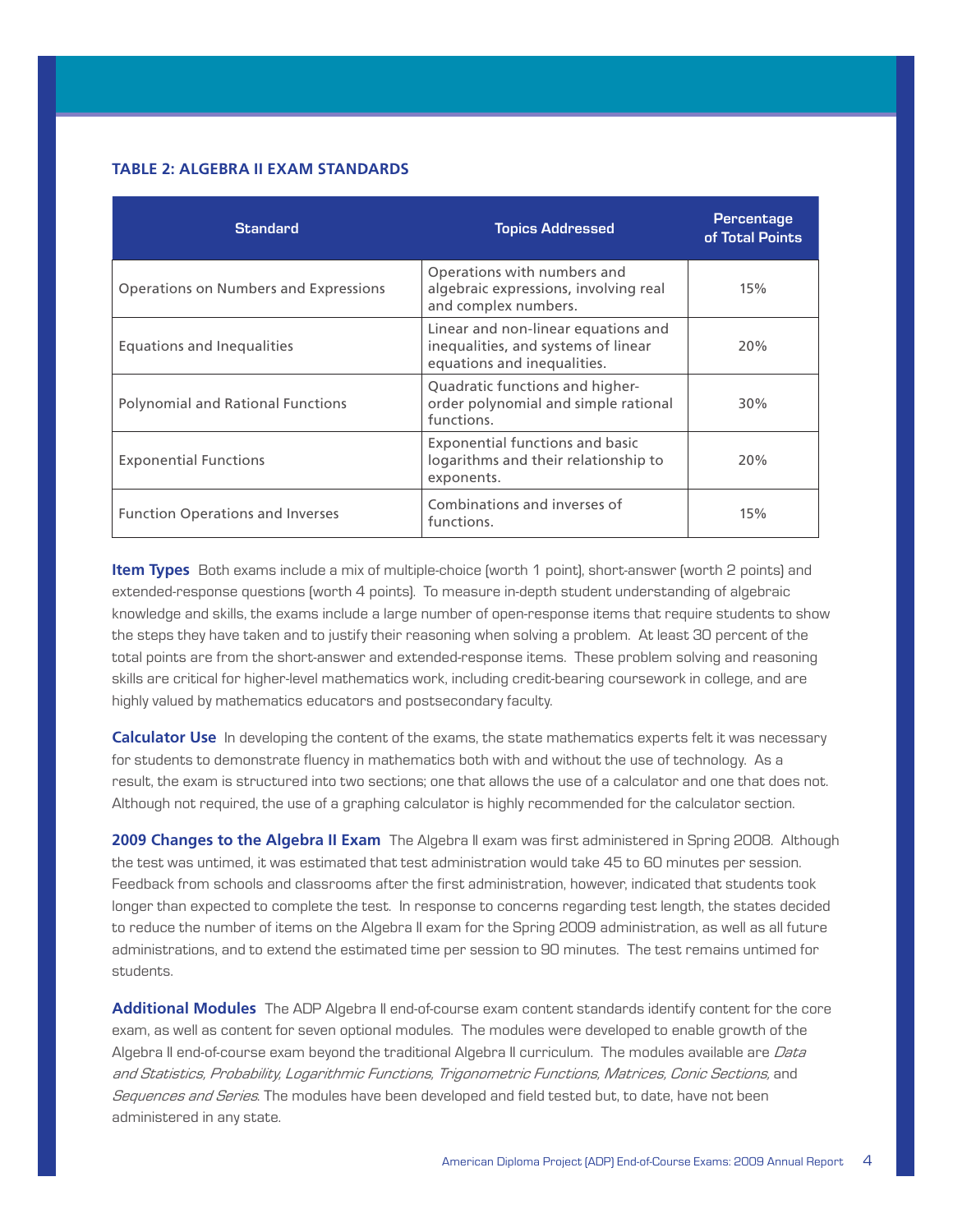## **Comparing the ADP Algebra II Assessment to other Exams and International Standards**

**The ADP Algebra II exam standards were developed by high school and college mathematics faculty from the participating states. The exam is challenging, but not unreasonably so. It provides an honest measure of how well students have mastered the course content, and how well prepared they are to enter and succeed in a college mathematics course.** 

**The Algebra II exam includes far more advanced algebra than high school exit exams. In 2004, Achieve conducted a review of graduation assessments, Do Graduation Tests Measure Up? A Closer Look at State High School Exit Exams, which included a review of the mathematics exams required for graduation in six states, Florida, Maryland, Massachusetts, New Jersey, Ohio, and Texas. Looking across these state exams, Achieve found that nearly 60% of the mathematics items on high school graduation exams measure pre-algebra skills, whereas only 16% of the ADP Algebra II exam measures similar content. In contrast, only 15% of the items on state high school graduation tests measure advanced algebra content, while nearly 60% of the items on the ADP Algebra II exam measure this advanced content.** 

**The Algebra II exam includes more advanced algebra than college admissions exams. The ACT and SAT are comprehensive mathematics admissions tests assessing a mix of topics. Their intended purpose is for use in admissions decisions, not to measure the mastery of specific course content, especially an advanced course such as Algebra II. While 60% of the ADP Algebra II exam measures advanced algebra content, according to ACT the content covered by the mathematics portion of the ACT exam includes the following mix: pre-algebra (23%); elementary algebra (17%); intermediate algebra (15%); coordinate geometry (15%); plane geometry (23%); and trigonometry (7%). The College Board reports that the topics covered on the math portion of the SAT exam include numbers and operations; algebra and functions; geometry; and statistics, probability and data analysis. Topics from third-year collegepreparatory math courses (such as Algebra II) were first added to the SAT in 2005. For more information about what admissions and placement exams test, including an analysis of the mathematics portions of the ACT and SAT exams, go to Aligned Expectations? A Closer Look at College Admissions and Placement Tests at www.achieve.org/AlignedExpectations.**

**The Algebra II exam standards are internationally competitive. Achieve recently compared the Algebra II end-of course exam standards to upper-level secondary mathematics standards in eleven countries—Alberta (Canada), China, Chinese Taipei, Finland, Hong Kong, Japan, Korea, Malaysia, New Zealand, Singapore and Thailand. The mathematics standards from the countries Achieve analyzed are the upper-level secondary standards required for all students receiving a high school diploma or equivalent credential. The analyses show that the algebra in the standards from other countries is at least as rigorous, if not more, than the ADP Algebra II exam standards. In more than half of the countries' standards analyzed, over 50% of the algebra content focused on advanced algebra.**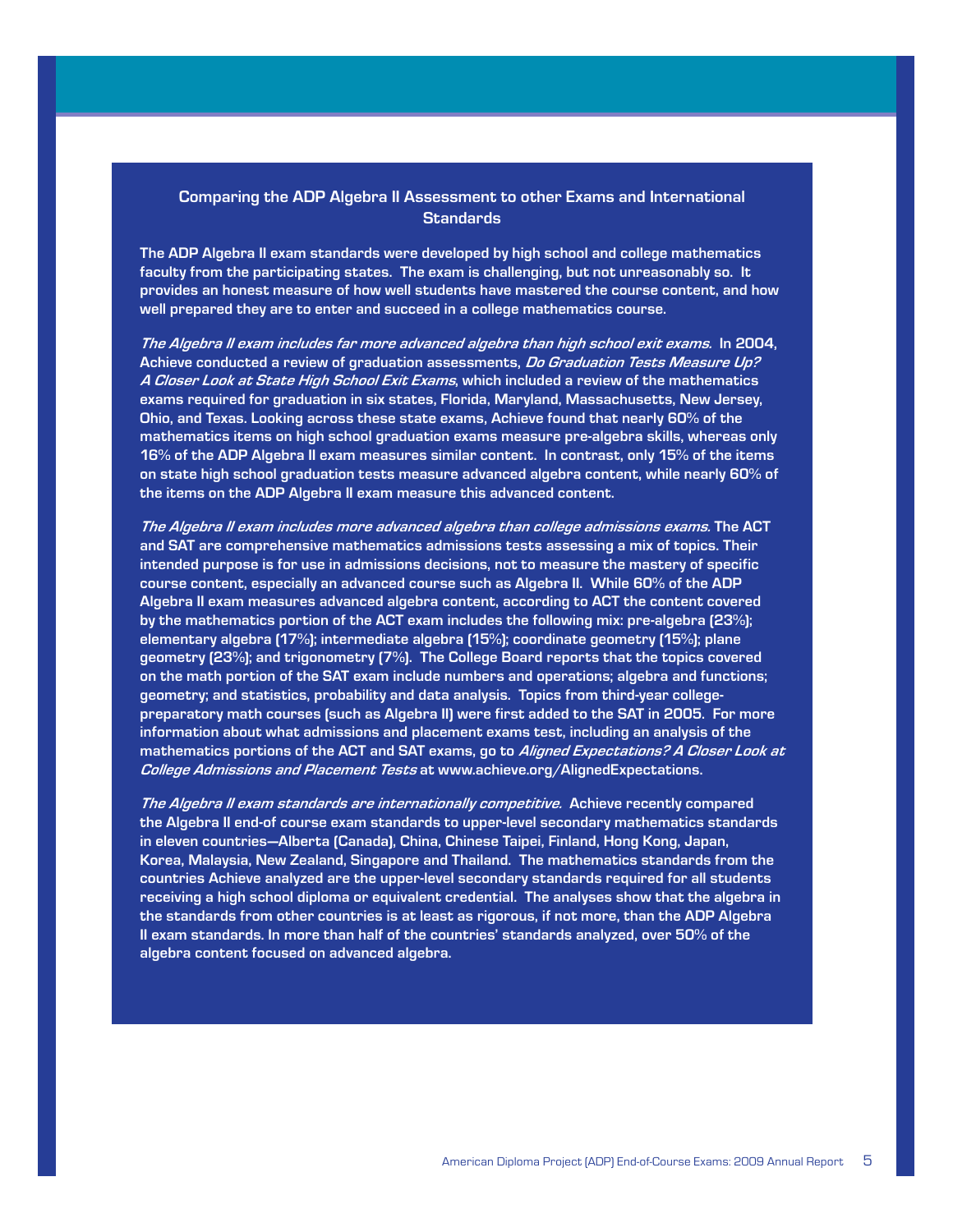# **Administration of the Spring 2009 ADP Algebra I and Algebra II Exams**

The development of the ADP Algebra I and Algebra II end-of-course exams is an important element in the college- and career-ready agenda in the ADP Consortium states. Most of the states in the Consortium are still in the process of developing and adopting policies that will govern participation in the exams and how the results will ultimately be used. Consistent with this ongoing discussion, it is important to note that there are no stakes—no incentives or consequences—for students, schools or districts attached to either ADP Algebra I or Algebra II exam results.

Five states participated in the first administration of the Algebra I exam: Kentucky, Minnesota, New Jersey, Ohio and Rhode Island (see Table 3, p. 11) with 33,446 students tested in total. The exam was treated by all five ADP Consortium states as an opportunity to pilot the test in a small number of school districts and schools. Some consortium states are already planning to phase in broader participation for future test administrations; for example, New Jersey is planning to have all students who take Algebra I in the 2009-10 school year take the ADP Algebra I end-of-course exam in spring 2010.

With respect to Algebra II (see Table 4, p. 11) most states, in the second administration year of the exam, decided to continue to pilot the exam in a small number of school districts and schools. The notable exceptions were three states—Arkansas, Hawaii and Indiana—that required all students taking an Algebra II course in the spring of 2009 to take the ADP Algebra II end-of-course exam. These states are all evaluating how a rigorous Algebra II assessment can reinforce their college- and career-ready policies.

For example, Arkansas is one of 19 states that require all students to complete an Algebra II course to graduate from high school, starting with the class of 2010. Hawaii, while not currently requiring all students to take Algebra II, includes the course as part of its Board Recognition Diploma and is working with both postsecondary institutions and employers to create incentives for students to complete the more rigorous, opt up curriculum. Hawaii is also, through a robust multimedia campaign, encouraging their high school students to "Step Up" to the challenge. Starting with the graduating class of 2011, Indiana's Core 40 requires at least three years of mathematics though Algebra II, or a three-year integrated course sequence covering the same curriculum, for graduation. Indiana is also moving to an end-of-course assessment system and considering how the ADP Algebra II exam may fit into that system. Again, even in these three states where all students who took Algebra II were required to take the exam, there were no stakes attached to the results of the exam for students, schools or districts.

This year, the economic recession and its impact on state budgets had a significant impact on test administration and participation for both exams. Interest in the exam remained high, but the ability for states to test as many students as they would like was limited by budget realities. For instance, Ohio tested over 33,000 students in Algebra II in 2008, but was only able to secure funding for 2,000 Algebra I exams and nearly 2,500 Algebra II exams in 2009. Many other states that were able to offer the Algebra II exam to all districts last year were forced to select districts to participate this year instead.

Despite the fiscal challenges faced by states, participation in the ADP Algebra II exam increased this year. Across the Consortium, 102,936 students took the Algebra II exam in the spring of 2009, up from 88,344 in 2008.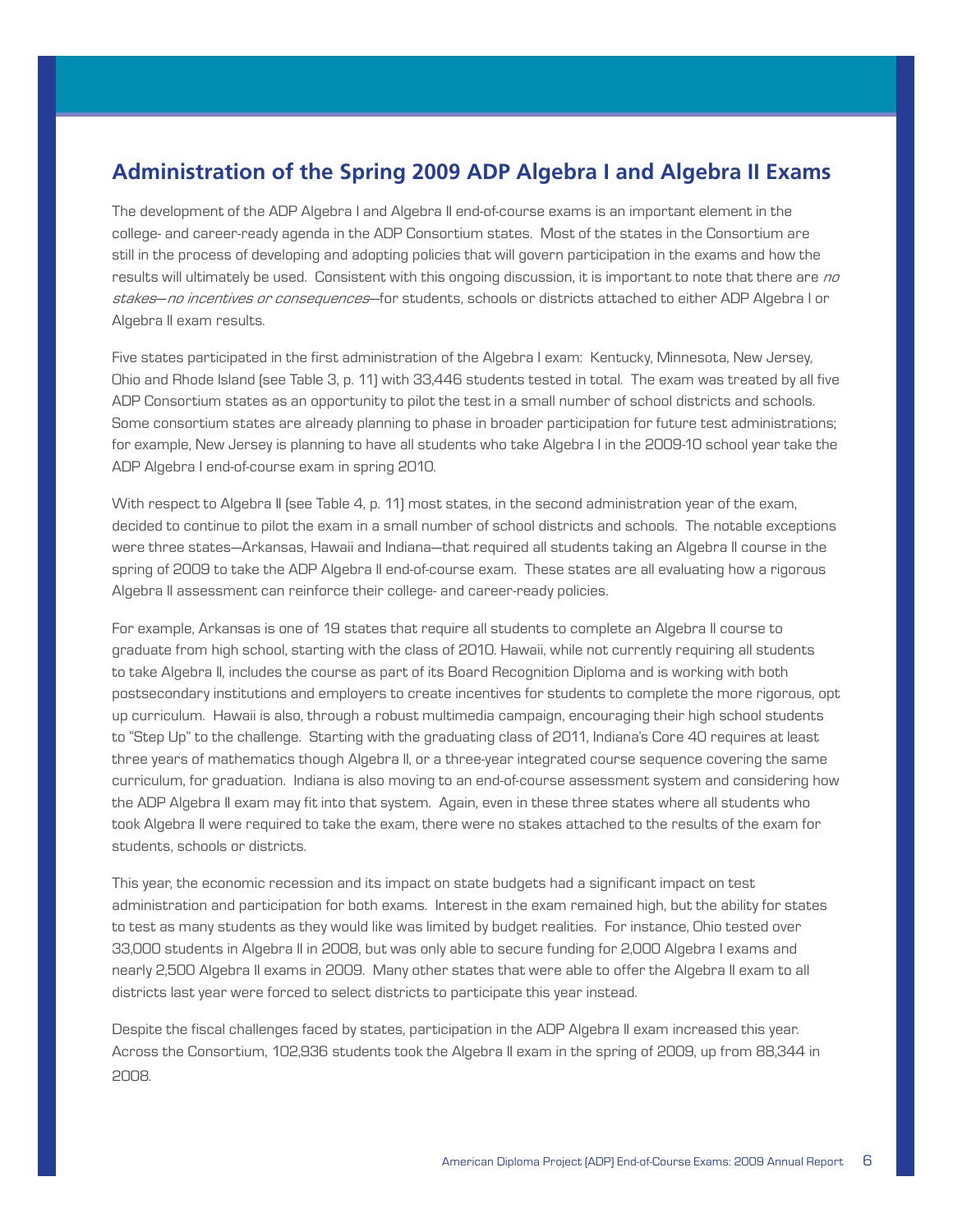# **Standard Setting**

The spring 2009 test administrations were important for both exams because results now can be reported in terms of performance levels indicating a student's mastery of the course materials and readiness for success in mathematics at the next level. The process of determining the achievement-level cut scores for the exams—known as standard setting—was completed in July 2009 and involved representatives from each of the Consortium states.

**Algebra I** The ADP Algebra I End-of-Course Exam used a traditional item mapping standard setting approach, commonly used in state assessment programs. In this procedure cut scores are based on the judgments of a standard setting panel, in this case state department mathematics specialists and high school mathematics teachers. During a two-day meeting involving multiple rounds of ratings and discussions, panelists made judgments to match student performance on the test to achievement level descriptions based on the ADP Algebra I exam standards. At the conclusion of the meeting, the judgments of individual panelists were combined to produce a set of recommended achievement-level cut scores for the ADP Algebra I end-of-course exam: "Below Basic," "Basic," "Proficient" or "Advanced." For a fuller description of these performance levels, see the sidebar on page 8.

**Algebra II** Because of its intended use as both evidence of content mastery and an indicator of readiness for a first-year credit-bearing college mathematics course, a variety of empirical and judgment-based studies conducted over the past year and a half formed the basis of the standard setting process used for the ADP Algebra II end-of-course exam. This research served as the main evidence for the panelists' judgments on the placement of the achievement level cut scores. The types of research studies used to inform the standardsetting process included the following:

- nternational benchmarking analyses, in which Achieve content specialists compared the content and rigor of the ADP Algebra II exam standards with upper-level secondary mathematics standards in eleven countries;
- **n** Concurrent studies, which included analyses of the relationship between student performance on the ADP Algebra II end-of-course exam and their performance on other exams, such as a state exam, the SAT or the ACT;
- Cross-sectional validity studies, in which Pearson administered the ADP Algebra II end-of-course exam to college students at the beginning of their first credit-bearing mathematics course and analyzed the relationship between the students' final grades in the course and their performance on the exam;
- Judgment studies, in which college mathematics professors from both two- and four-year postsecondary institutions: a) rated the ADP Algebra II exam standards based on their relevancy to the courses they teach; b) determined which items on the ADP Algebra II end-of-course exam a student would need to have previously mastered in order to successfully complete their course, earning a B- or better; and c) provided descriptions of student performance that formed the basis of the achievement level definitions for the ADP Algebra II end-of-course exam. Altogether, over 125 mathematics faculty members from 79 institutions in 20 states participated in three judgment study meetings held during winter and spring 2009; and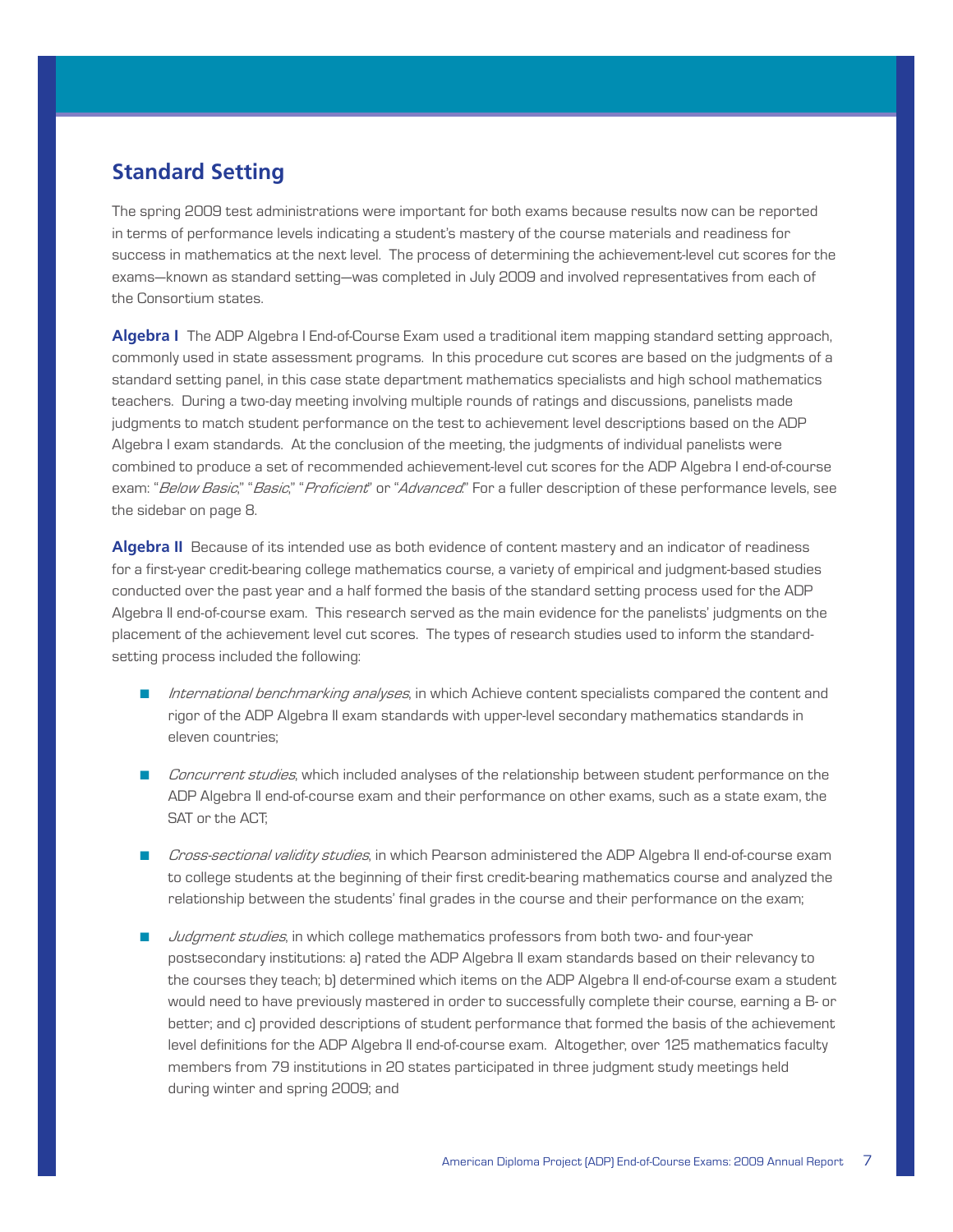**n** College Algebra and Pre-Calculus course syllabi analysis, in which Achieve content specialists determined the relative importance of the content in the Algebra II exam standards for preparation for credit-bearing college mathematics courses, specifically College Algebra and Pre-Calculus. In all, 71 higher education institutions and campuses, representing two- and four-year public institutions, across 18 states contributed syllabi to the analysis.

Results from all of the studies were presented to an Algebra II standard setting panel composed of representatives from the 15 Consortium states, including state education department policy, assessment and mathematics experts, as well as higher education mathematics professors from two- and four-year institutions. During a two-day meeting, the panelists engaged in rich discussions about the various pieces of research and the implications of each study's results. At the conclusion of the meeting, the judgments of individual panelists were combined to produce a set of recommended achievement level cut scores for the ADP Algebra II end-ofcourse exam: "Well Prepared", "Prepared" or "Needs Preparation." (For a fuller description of these performance levels, see the sidebar on page 9.)

## **ADP Algebra I Exam Performance Levels**

**Results for the ADP Algebra I Exam are reported according to four performance levels that indicate a student's proficiency in Algebra I and are a useful indicator of his or her preparedness for higher-level mathematics courses. The knowledge, skills, and abilities required at each performance level and the scores required to achieve each level were defined in collaboration with state department mathematics specialists and high school mathematics teachers.** 

**Advanced The student consistently applies concepts, procedures, and skills needed to show mastery of Algebra I. The student is highly effective at devising and clearly communicating a wide range of strategies to solve complex mathematical and contextual problems. The student computes accurately and uses precise mathematical and symbolic language to solve problems and communicate solutions. The student's explanations demonstrate the ability to use formal reasoning to justify solutions and evaluate the validity of solutions.**

**Proficient The student usually applies concepts, procedures, and skills to show adequate progress toward the mastery of Algebra I. The student is usually effective at devising and communicating a variety of strategies to solve mathematical and contextual problems. The student is adept in computation and uses mathematical and symbolic language to solve problems and communicate solutions. The student's explanations demonstrate the ability to reason mathematically, recognizing connections between ideas in or across areas of mathematics, using formal and informal reasoning to justify solutions, and evaluating the validity of solutions.**

**Basic The student inconsistently applies concepts, procedures, and skills to show minimal progress toward the mastery of Algebra I. The student is generally effective at recalling and using routine, easily recognized, or straightforward strategies to solve simple mathematical and some contextual problems. The student can generally compute accurately and uses limited mathematical and symbolic language to solve problems and communicate solutions. The student's explanations demonstrate limited ability to reason mathematically, using informal reasoning to justify solutions, and evaluating the validity of solutions.**

**Below Basic The student is unable to apply concepts, procedures, and skills to show progress toward the mastery of Algebra I. The student is usually unsuccessful at using problem solving strategies or uses inappropriate strategies to solve problems. The student's explanations are often restatements of the problem, not related to the mathematics of the problem, or missing. The student displays limited computational accuracy.**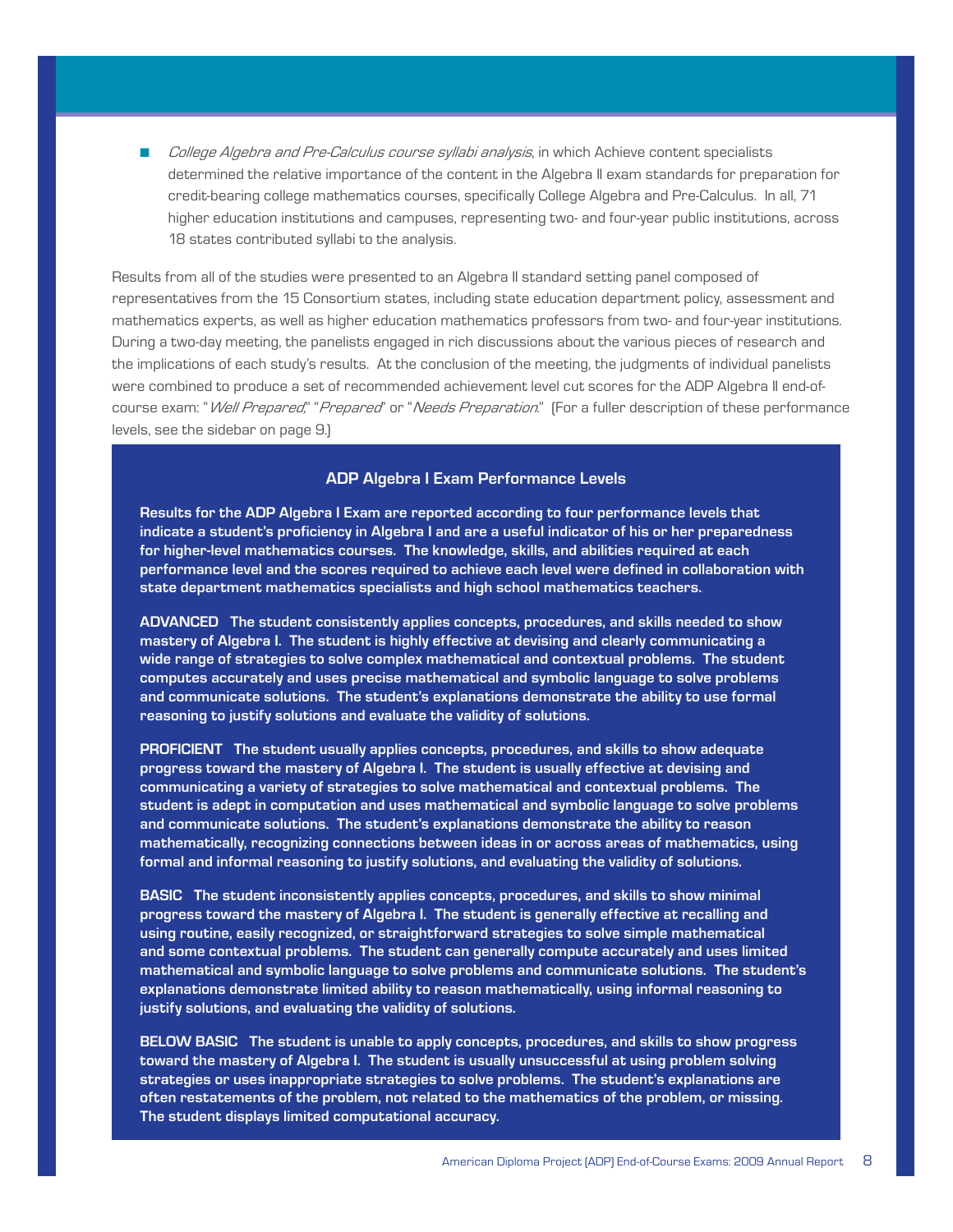#### **ADP Algebra II Exam Performance Levels**

**Results for the ADP Algebra II Exam are reported according to three performance levels that indicate a student's proficiency in Algebra II and are a useful indicator of his or her preparedness for first-year credit-bearing college mathematics courses. The knowledge, skills, and abilities required at each performance level and the scores required to achieve each level were defined in collaboration with higher-education mathematics professors from across the country.**

**Well Prepared The student consistently applies concepts, procedures, and skills needed to show mastery of Algebra II. The student is highly effective at devising and clearly communicating a wide range of strategies to solve complex mathematical and contextual problems. The student computes accurately and uses precise mathematical and symbolic language to solve problems and communicate solutions. The student's explanations demonstrate the ability to reason mathematically, making appropriate connections between ideas in or across areas of mathematics, using formal reasoning to justify solutions, and evaluating the validity of solutions.**

PREPARED The student usually applies concepts, procedures, and skills to show adequate **progress toward the mastery of Algebra II. The student is usually effective at devising and communicating a variety of strategies to solve mathematical and contextual problems. The student is adept in computation and uses mathematical and symbolic language to solve problems and communicate solutions. The student's explanations demonstrate the ability to reason mathematically, recognizing connections between ideas in or across areas of mathematics, using formal and informal reasoning to justify solutions, and evaluating the validity of solutions.**

**Needs Preparation The student inconsistently applies concepts, procedures, and skills to show minimal progress toward the mastery of Algebra II. The student is generally effective at recalling and using routine, easily recognized, or straightforward strategies to solve simple mathematical and some contextual problems. The student can generally compute accurately and uses limited mathematical and symbolic language to solve problems and communicate solutions. The student's explanations demonstrate limited ability to reason mathematically, using informal reasoning to justify solutions, and evaluating the validity of solutions.**

## **Interpreting the 2009 Results**

Beginning with the 2009 exams, reporting scales have been established for the ADP Algebra I and II end-ofcourse exams that will support a standards-based interpretation of exam results and also allow comparisons of exam results across years. This is a critical requirement in the use of the exams to monitor states' progress in implementing rigorous mathematics coursework and preparing their students for higher-level mathematics courses. The reports of exam results contain four key pieces of information:

- $\blacksquare$  Performance levels;
- Scaled scores;
- **n** Content standard mastery scores; and
- Number of students tested.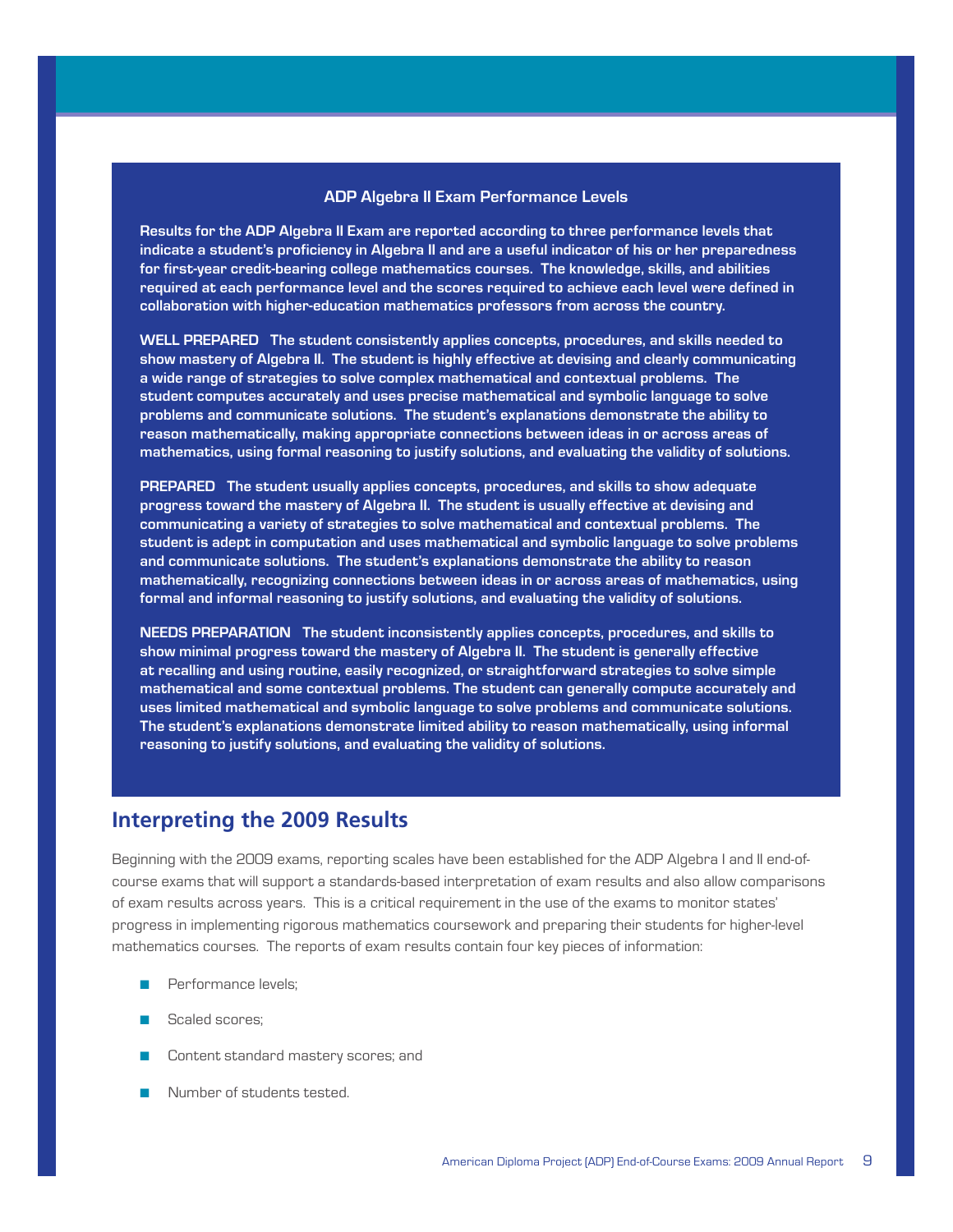One important note of caution is in order. The ability to compare results across states is limited since the number and percentage of test takers varies significantly across the states (see Tables 3 and 4) and was not designed or intended by the states to be representative state samples. **Because the factors for student selection were not controlled and the number of test takers varied significantly across the states, crossstate comparisons are not valid for the spring 2009 administration of either the Algebra I or II exam.** It is expected that as states continue to expand their use of the test, the number of test takers will increase and the results will yield more comparable data.

**Performance Levels** The ADP Algebra exams are reported primarily in terms of performance levels that classify student performance in relation to standards-based benchmarks established for each of the exams. State and consortium-wide results are reported as the percentage of students whose performance falls within each performance level category. The goal is for students to perform at the Proficient or Advanced levels on the Algebra I exam and at the *Prepared* or *Well Prepared* levels on the Algebra II exam.

**Scaled Scores** In addition to performance levels, overall performance on the ADP Algebra exams is also reported as a scaled score. Each performance level category represents a range of performance, and scaled scores provide additional information describing where student performance falls within the performance level. Considered in conjunction with performance level results, scaled scores can be particularly useful in interpreting changes in exam results across years. State and Consortium scaled score results are reported as the mean and standard deviation of individual student scaled scores.

**Content Standard Mastery Scores** Although the ADP Algebra exams are designed to support valid and reliable inferences at the overall content level, aggregate performance on each of the major standards can also provide information that may be useful in interpreting test results and improving curriculum and instruction. On the ADP Algebra exams, results for each of the major content standards are reported as the percent of students who reached the mastery level on that standard. The mastery level for each content standard is determined through a statistical process that compares student performance on the set of items within each content standard to the Proficient (for the ADP Algebra I exam) or Prepared (for the ADP Algebra II exam) performance standard established for the overall exam. Although results at the content standard level are much less reliable than results on the overall exam, they can be very useful. Aggregate results that show large and persistent differences in performance across content standards can be an indicator of relative strengths and weaknesses in curriculum and instruction.

**Number of Students Tested** The total number and percentage of students tested is a critical piece of information in interpreting ADP exam results within and across states. As shown in Tables 3 and 4, the level of student participation varied greatly across the states in the Consortium. For example, in a few states, all students enrolled in an Algebra II course took the associated exam, and in others only a small subset of schools and students participated. The level of participation itself also can be an important indicator of progress in implementing the rigorous program of curriculum and instruction called for by the ADP Algebra I and II exam standards. It is expected that as states continue to align their curriculum and instruction with the exam standards, they will expand their use of the exams.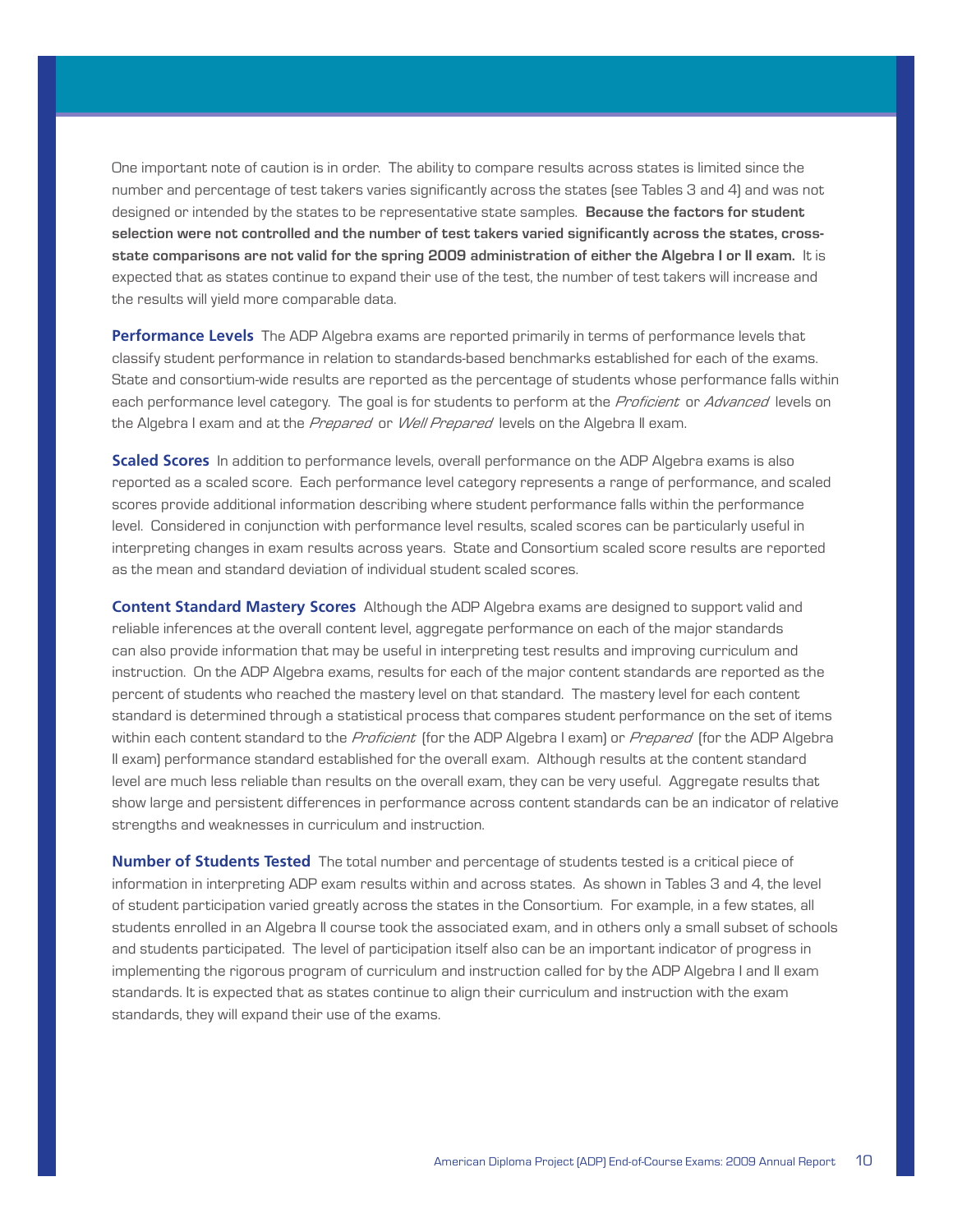## **TABLE 3: STUDENTS' ENROLLMENT IN ALGEBRA I COURSES AND/OR PARTICIPATION IN ALGEBRA I EXAM BY STATE, 2008-09**

| <b>Exam Participants</b><br><b>State</b> |        | <b>Approximate Number</b><br>of Students Enrolled in<br>Algebra I | <b>Percent of Enrolled</b><br><b>Students who Took the</b><br><b>Exam</b> | <b>First Year Algebra</b><br>I is Required for<br><b>Graduation</b> |  |
|------------------------------------------|--------|-------------------------------------------------------------------|---------------------------------------------------------------------------|---------------------------------------------------------------------|--|
| <b>Total</b>                             | 33,446 |                                                                   |                                                                           |                                                                     |  |
| <b>KY</b>                                | 520    | 54,160                                                            | $1\%$                                                                     | <b>Currently Required</b>                                           |  |
| <b>NJ</b>                                | 28,470 | 105,000                                                           | 27%                                                                       | <b>Currently Required</b>                                           |  |
| <b>OH</b>                                | 2.031  | 152,190                                                           | $1\%$                                                                     | 2014                                                                |  |
| R <sub>l</sub>                           | 2,416  | No State Data                                                     | No State Data                                                             | <b>Not Required</b>                                                 |  |

NOTES: Data on the numbers of students enrolled in Algebra I are state reported information. Minnesota participated in the Algebra I administration but too few students took the exam to report scores.

## **TABLE 4: STUDENTS' ENROLLMENT IN ALGEBRA II COURSES AND/OR PARTICIPATION IN ALGEBRA II EXAM BY STATE, 2008-09**

| <b>State</b>   | <b>Exam Participants</b> | <b>Approximate Number</b><br>of Students Enrolled<br>in Algebra II (or its<br>equivalent) | <b>Percent of Enrolled</b><br><b>Students who Took the</b><br><b>Exam</b> | <b>First Year Algebra</b><br><b>Il is Required for</b><br><b>Graduation</b> |
|----------------|--------------------------|-------------------------------------------------------------------------------------------|---------------------------------------------------------------------------|-----------------------------------------------------------------------------|
| <b>Total</b>   | 102,936                  |                                                                                           |                                                                           |                                                                             |
| <b>AZ</b>      | 2,982                    | No State Data                                                                             | No State Data                                                             | 2013                                                                        |
| <b>AR</b>      | 23,608                   | 29,119                                                                                    | 81%                                                                       | 2010                                                                        |
| H <sub>1</sub> | 6,291                    | 7,266                                                                                     | 87%                                                                       | Not Required                                                                |
| IN             | 45,443                   | 60,078                                                                                    | 76%                                                                       | 2011                                                                        |
| KY             | 1,384                    | 45,350                                                                                    | 3%                                                                        | 2012                                                                        |
| <b>MD</b>      | 1,295                    | No State Data                                                                             | No State Data                                                             | Not Required                                                                |
| <b>MA</b>      | 584                      | 46,400                                                                                    | $1\%$                                                                     | Not Required                                                                |
| <b>MN</b>      | 1,164                    | No State Data                                                                             | No State Data                                                             | 2015                                                                        |
| <b>NJ</b>      | 8,063                    | 70,000                                                                                    | 12%                                                                       | Not Required                                                                |
| <b>NC</b>      | 2,551                    | 76,079                                                                                    | 3%                                                                        | 2013                                                                        |
| OH             | 2,416                    | 138,239                                                                                   | 2%                                                                        | 2014                                                                        |
| PA             | 6,786                    | 135,307                                                                                   | 5%                                                                        | Not Required                                                                |
| R <sub>l</sub> | 369                      | No State Data                                                                             | No State Data                                                             | Not Required                                                                |

NOTES: Data on the numbers of students enrolled in Algebra II are state reported information. Note that while Arkansas, Indiana and Hawaii required all students taking the Algebra II course to take the spring 2009 exam, discrepancies in numbers reported (course takers versus exam takers) are due to a variety of factors including students who completed their Algebra II course in a fall or winter semester or trimester; students who were absent during the testing window; students who enrolled in the class but did not complete it and; students repeating the course who were not retested.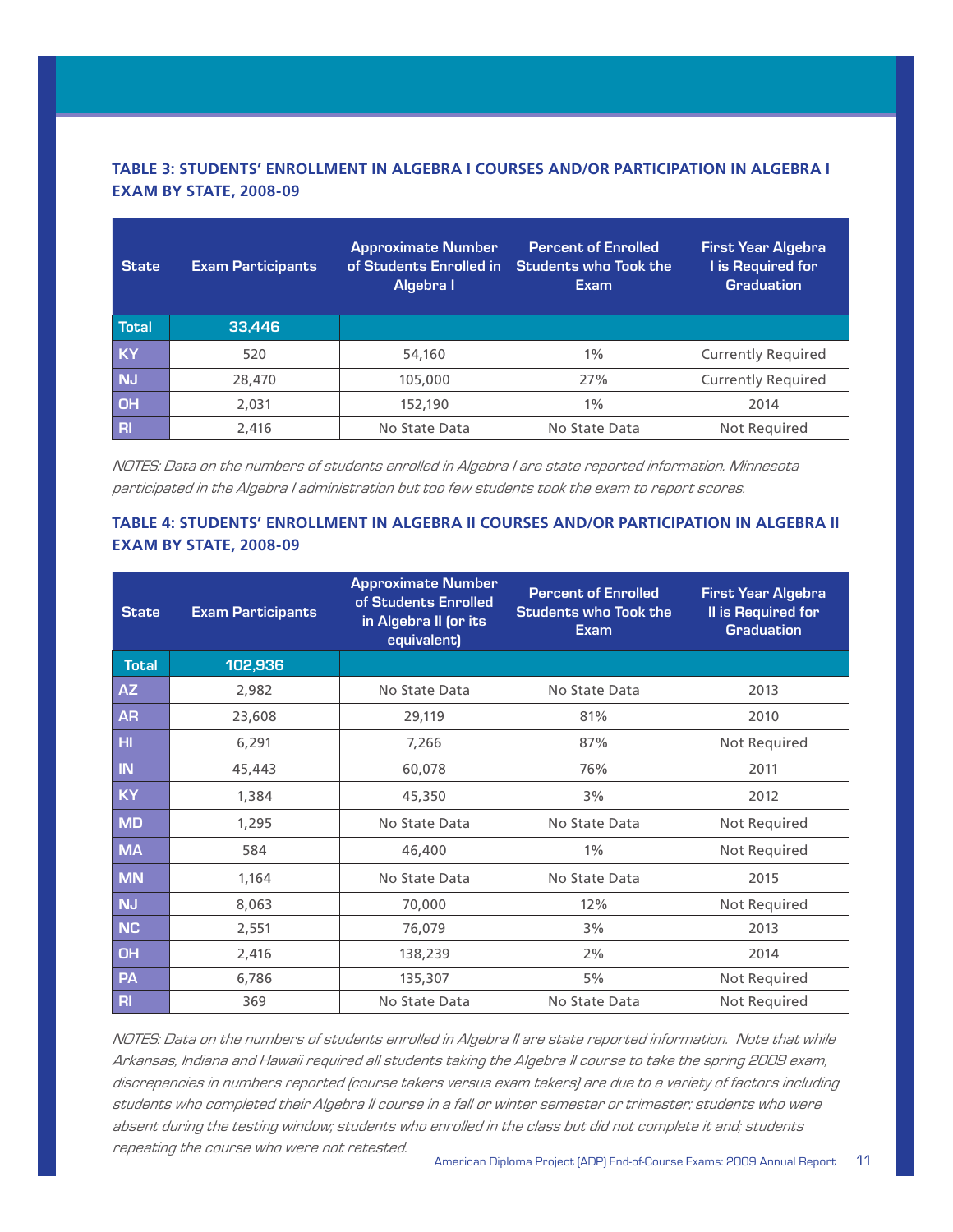# **ADP Algebra I and II Exam Results**

**Students Performance was Low Across All States for Both Exams** As shown in Table 5, performance on the 2009 **Algebra I exam** was low across all states. On the Algebra I exam, only 18.0% of the 33,446 students tested performed at the Proficient or Advanced levels. Additionally, in each of the participating states more than half of the students tested performed at the Below Basic level on the Algebra I test.

|                   | <b>Total</b><br><b>Students</b><br><b>Tested</b> | <b>Advanced</b><br>$[850 - 575]$ | <b>Proficient</b><br>$[574 - 450]$ | <b>Basic</b><br>$[449 - 387]$ | <b>Below Basic</b><br>$[386 - 300]$ | <b>Average</b><br><b>Scale Score</b><br><b>(Standard</b><br>Deviation) |
|-------------------|--------------------------------------------------|----------------------------------|------------------------------------|-------------------------------|-------------------------------------|------------------------------------------------------------------------|
| <b>Consortium</b> | 33,446                                           | 1.6%                             | 16.4%                              | 26.2%                         | 55.8%                               | 384<br>(70)                                                            |
| KY                | 520                                              | 3.9%                             | 21.0%                              | 20.6%                         | 54.6%                               | 393<br>(84)                                                            |
| <b>NJ</b>         | 28,470                                           | 1.8%                             | 17.3%                              | 26.2%                         | 54.7%                               | 386<br>(72)                                                            |
| <b>OH</b>         | 2,031                                            | 0.4%                             | 13.0%                              | 26.4%                         | 60.2%                               | 375<br>(61)                                                            |
| R <sub>l</sub>    | 2,416                                            | 0.2%                             | 8.2%                               | 27.2%                         | 64.4%                               | 368<br>(53)                                                            |

#### **TABLE 5: ALGEBRA I: PERCENT OF STUDENTS IN EACH PERFORMANCE LEVEL, BY STATE**

NOTE: Minnesota participated in the Algebra I administration but too few students took the exam to report scores.

Table 6 shows that on the 2009 **Algebra II exam**, of the 102,936 students tested across 13 states, only 14.6% performed at the Prepared or Well Prepared levels. Consortium wide, 85.4% of students tested performed at the Needs Preparation level. It is significant to note that the states with the highest participation rates who tested all students who were taking an Algebra II course in the spring of 2009—Arkansas, Indiana and Hawaii had scores that were similar to those states who had a smaller, select number of participants.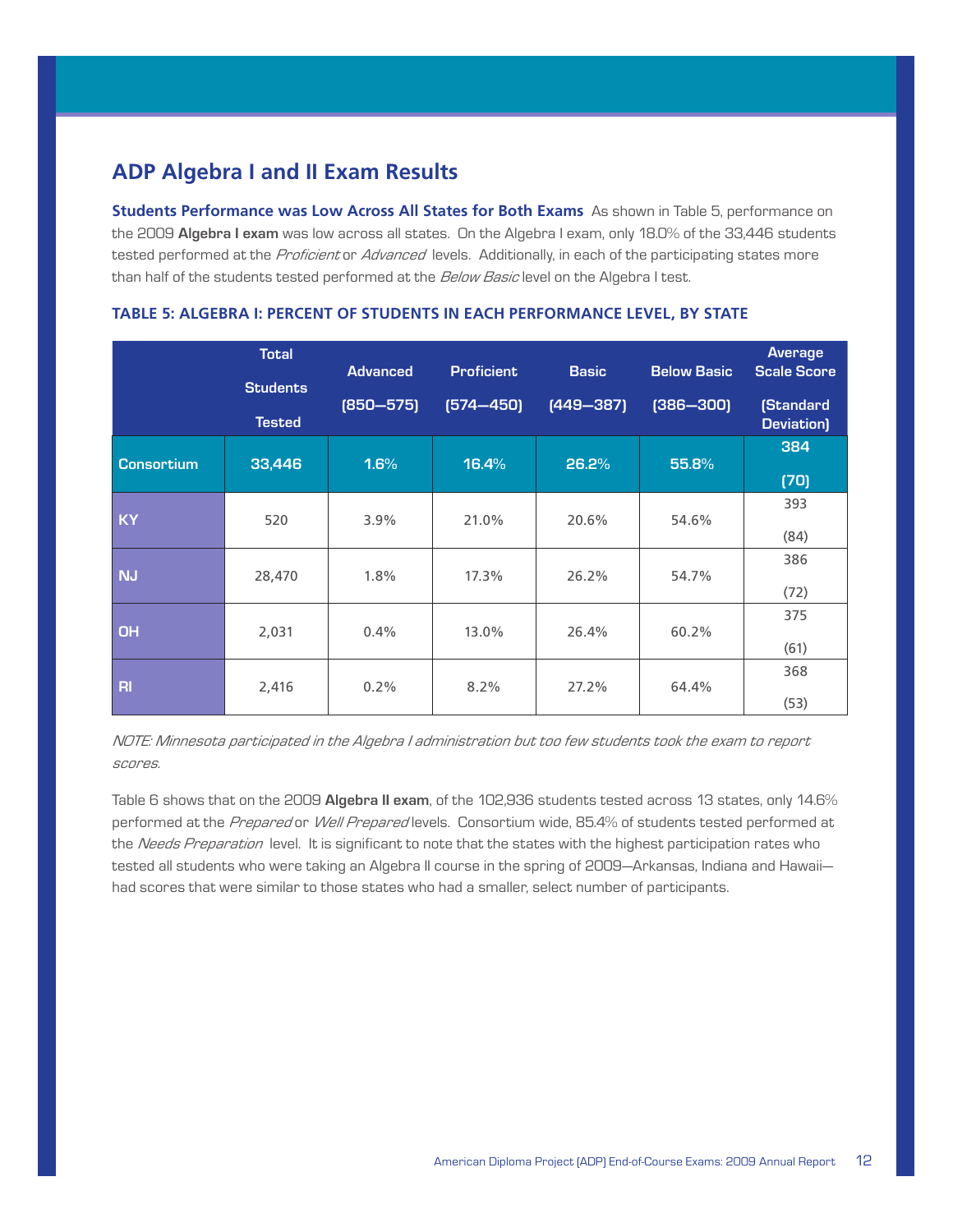|                   | <b>Total Students</b> | <b>Well Prepared</b> | <b>Prepared</b> | <b>Needs</b><br>Preparation | <b>Average Scale</b><br><b>Score</b> |
|-------------------|-----------------------|----------------------|-----------------|-----------------------------|--------------------------------------|
|                   | <b>Tested</b>         | $(1650 - 1275)$      | $[1274 - 1150]$ | $[1149 - 900]$              | (Standard<br>Deviation)              |
| <b>Consortium</b> | 102,936               | 3.5%                 | 11.1%           | 85.4%                       | 1032                                 |
|                   |                       |                      |                 |                             | (109)                                |
| <b>AZ</b>         | 2,982                 | 4.2%                 | 11.9%           | 83.9%                       | 1045<br>(110)                        |
|                   |                       |                      |                 |                             | 1019                                 |
| <b>AR</b>         | 23,608                | 2.9%                 | 9.3%            | 87.8%                       |                                      |
|                   |                       |                      |                 |                             | (105)                                |
| HI.               | 6,291                 | 2.8%                 | 9.4%            | 87.8%                       | 1021                                 |
|                   |                       |                      |                 |                             | (105)                                |
|                   |                       |                      |                 |                             | 1043                                 |
| IN                | 45,443                | 4.0%                 | 12.8%           | 83.3%                       |                                      |
|                   |                       |                      |                 |                             | (110.5)                              |
| <b>KY</b>         | 1,384                 | 3.0%                 | 5.6%            | 91.4%                       | 1000                                 |
|                   |                       |                      |                 |                             | (105)                                |
|                   |                       |                      |                 |                             | 1026                                 |
| <b>MD</b>         | 1,295                 | 2.9%                 | 12.4%           | 84.7%                       |                                      |
|                   |                       |                      |                 |                             | (112)                                |
| <b>MA</b>         | 584                   | 4.1%                 | 14.9%           | 81.1%                       | 1045                                 |
|                   |                       |                      |                 |                             | (120)                                |
|                   |                       |                      |                 |                             | 1001                                 |
| <b>MN</b>         | 1,164                 | 0.9%                 | 5.2%            | 93.9%                       | (82)                                 |
|                   |                       |                      |                 |                             | 1026                                 |
| <b>NJ</b>         | 8,063                 | 4.0%                 | 9.9%            | 86.1%                       |                                      |
|                   |                       |                      |                 |                             | (113)                                |
|                   |                       |                      |                 |                             | 1055                                 |
| <b>NC</b>         | 2,551                 | 4.0%                 | 14.3%           | 81.7%                       | (108)                                |
|                   |                       |                      |                 |                             | 1030                                 |
| <b>OH</b>         | 2,416                 | 1.7%                 | 10.0%           | 88.3%                       |                                      |
|                   |                       |                      |                 |                             | (94)                                 |
|                   |                       |                      |                 |                             | 1025                                 |
| PA                | 6,786                 | 3.4%                 | 9.8%            | 86.8%                       | (108)                                |
|                   |                       |                      |                 |                             | 1036                                 |
| R <sub>l</sub>    | 369                   | 1.9%                 | 10.8%           | 87.3%                       |                                      |
|                   |                       |                      |                 |                             | (97)                                 |

## **TABLE 6: ALGEBRA II: PERCENT OF STUDENTS IN EACH PERFORMANCE LEVEL, BY STATE**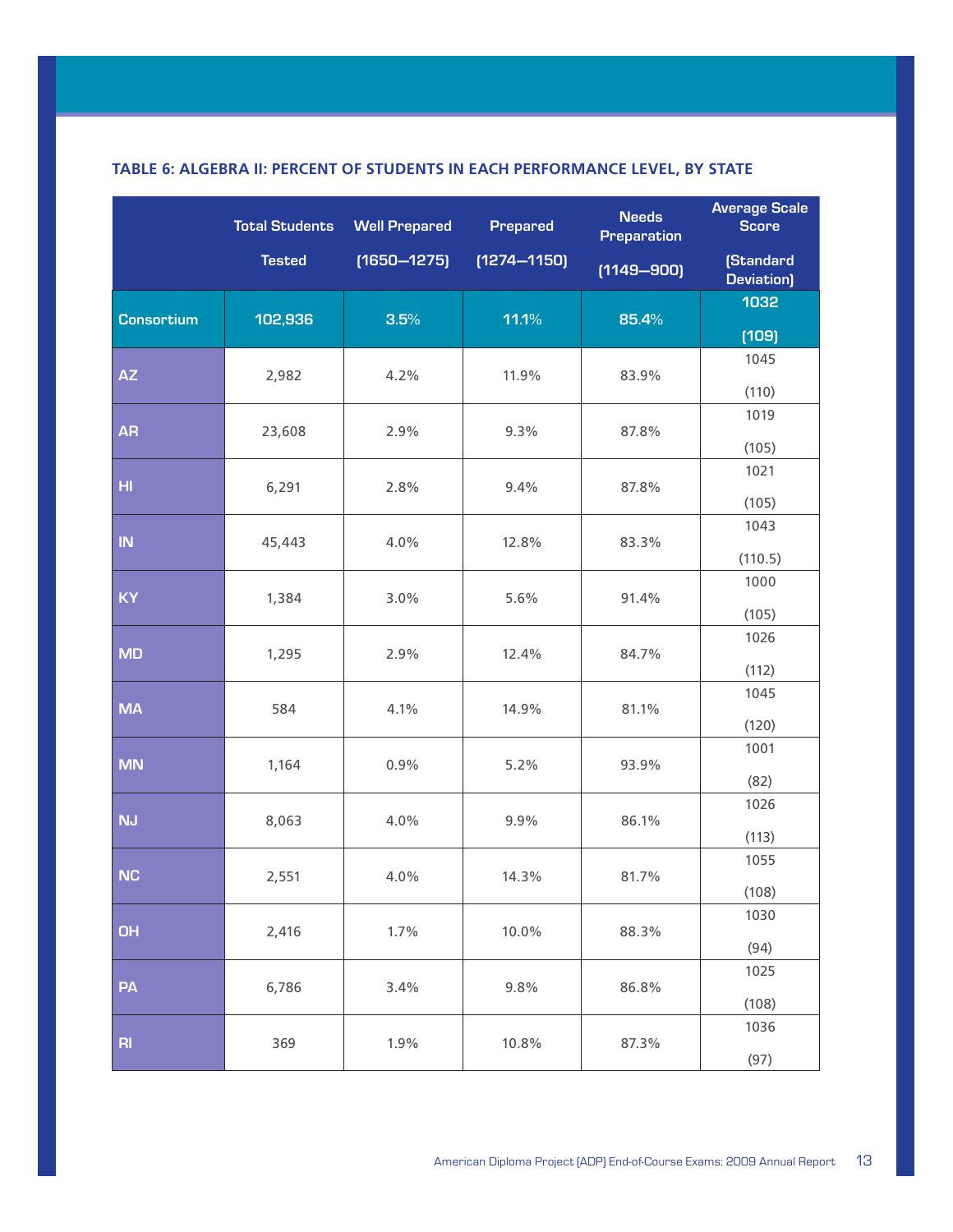The ADP Algebra I and II exam results are a stark reminder of the challenges states face to improve mathematics performance. The results, however, are not surprising given the rigor of the content the states chose to include in the exams and the performance standards which, by design, measure content mastery in the course they have just completed and preparation for higher-level mathematics coursework. In this regard, the exams are unique.

The Algebra I exam, administered for the first time in 2009, is based on standards designed to ensure that students have the prerequisite content knowledge and skills needed to be prepared to perform successfully in higher-level mathematics course including an Algebra II course, aligned with the ADP Algebra II exam standards. Over the next several years of the program, as teachers and students become more familiar with the content and performance standards, and curriculum and instruction are designed to meet the higher expectations of those standards, it is expected that students will gain the necessary knowledge and skills needed to meet the standards and that will be reflected in improved exam scores.

Similarly, the Algebra II exam is designed to measure mastery of advanced Algebra content at a level necessary to indicate readiness to perform successfully in a first-year credit-bearing college mathematics course. This is significantly more rigorous than what is measured by current statewide high school exams. As curriculum and instruction are designed to meet the ADP exam standards and coursework is more closely aligned with those standards, it is also expected that performance will improve.

Moreover, as teachers and students become more familiar with the exam standards and those standards become more embedded in curriculum and instruction, student motivation—and, therefore, performance itself—on the ADP Algebra exams should increase. It is worth noting that student motivation may have played a role in this year's results for both exams. There is no question that when there are no incentives or consequences associated with test results,<sup>8</sup> as is the case currently for both the ADP Algebra I and II endof-course exams in all participating states, and the demands of the exam exceed their normal coursework, high school students may not be motivated to put forth their best effort. This does not fully explain low performance, but it is likely a contributing factor.

#### **Content Standard Mastery Results: Performance is Low Across All Content Standards in Both**

**Exams, in All States** Content standard mastery results provided in Tables 7 and 8 show that performance is consistently low across all of the major content standards. On the Algebra I test, the mastery level results ranged from 18.9% in *Data, Statistics and Probability* to 26.5% in *Non-linear Relationships*. At the Consortium level, the percentage of students reaching the mastery level on the Algebra II content standards ranged only from 18.8% in Polynomials and Rational Functions to 24.3% in Exponential Functions. Although patterns of performance varied somewhat across states, results were consistently low across the content standards. The results may suggest some content standards where performance was relatively stronger than others, but no content standard could be labeled a strength based on these initial results. And, as described in the previous section, these content standard mastery results based on small numbers of items are less reliable than the overall exam results and must be interpreted cautiously—particularly in states with nonrepresentative samples of students tested.

<sup>&</sup>lt;sup>8</sup> Brophy, J., and Ames, C. (2005). *NAEP Testing for Twelfth Graders: Motivational Issues*. Washington, DC: National Assessment Governing Board. http://www.eric.ed.gov/ERICDocs/data/ericdocs2sql/content\_storage\_01/0000019b/80/3d/5f/2c.pdf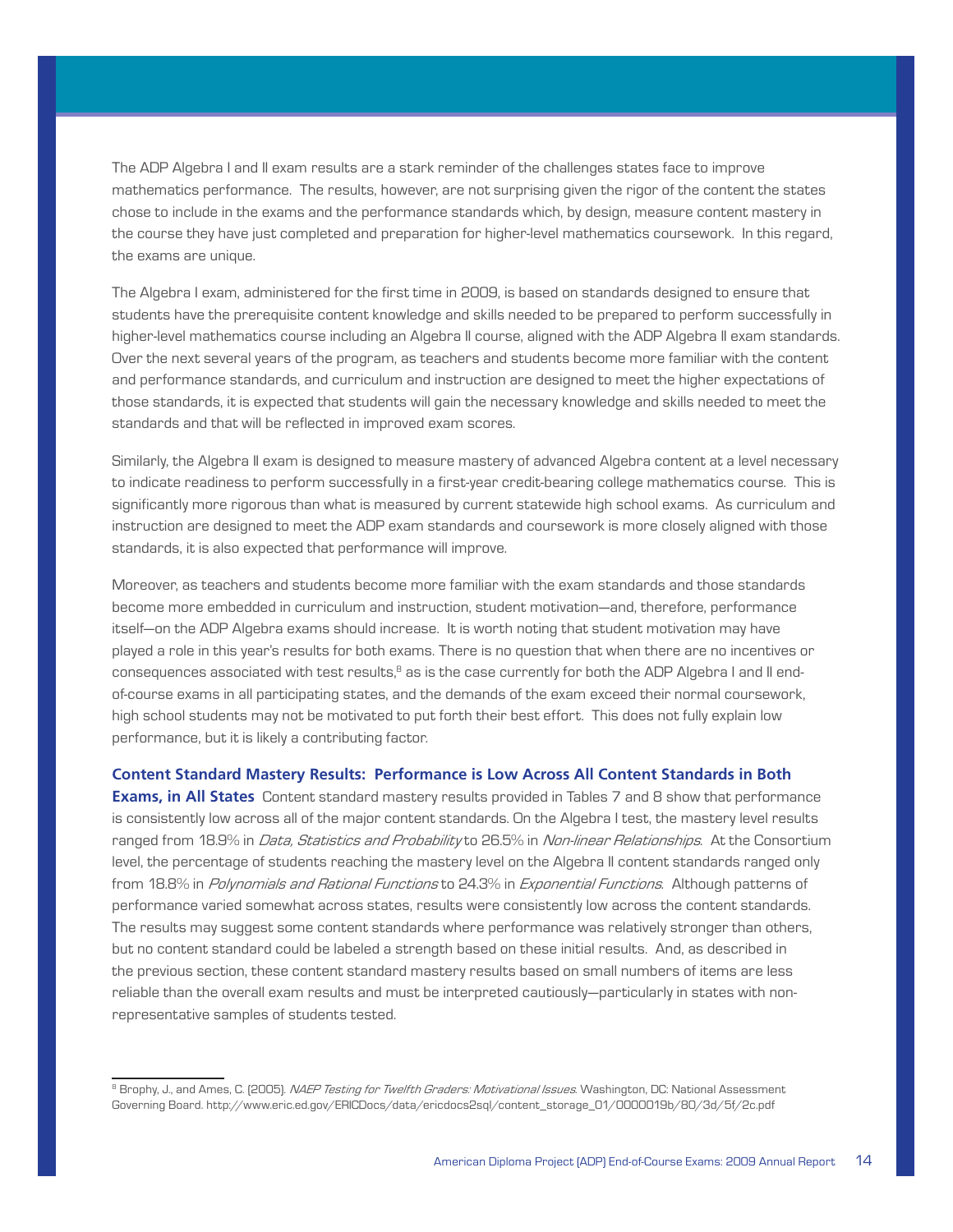## **TABLE 7: ALGEBRA I: PERCENT OF STUDENTS AT MASTERY LEVEL,\* BY STATE AND CONTENT STANDARD**

|                   | <b>Total Tested</b> | <b>Operations on</b><br><b>Numbers and</b><br><b>Expressions</b> | Linear<br><b>Relationships</b> | Non-linear<br>Relationships | Data, Statistics<br>and Probability |
|-------------------|---------------------|------------------------------------------------------------------|--------------------------------|-----------------------------|-------------------------------------|
| <b>Consortium</b> | 33,446              | 22.5%                                                            | 24.6%                          | 26.5%                       | 18.9%                               |
| <b>KY</b>         | 520                 | 23.9%                                                            | 27.1%                          | 32.1%                       | 25.2%                               |
| <b>NJ</b>         | 28,470              | 23.8%                                                            | 25.3%                          | 27.7%                       | 19.5%                               |
| <b>OH</b>         | 2,031               | 18.6%                                                            | 20.9%                          | 23.6%                       | 12.5%                               |
| <b>RI</b>         | 2,416               | 10.0%                                                            | 18.8%                          | 14.3%                       | 14.7%                               |

NOTE: Although Minnesota administered the 2009 ADP Algebra I Exam, state level data is not reported when too few students took the exam to report scores.

## **TABLE 8: ALGEBRA II: PERCENT OF STUDENTS AT MASTERY LEVEL,\* BY STATE AND CONTENT STANDARD**

|                   | <b>Total Tested</b> | <b>Operations on</b><br><b>Numbers and</b><br><b>Expressions</b> | <b>Equations and</b><br><b>Inequalities</b> | <b>Polynomial</b><br>and Rational<br><b>Functions</b> | <b>Exponential</b><br><b>Functions</b> | <b>Function</b><br><b>Operations</b><br>and Inverses |
|-------------------|---------------------|------------------------------------------------------------------|---------------------------------------------|-------------------------------------------------------|----------------------------------------|------------------------------------------------------|
| <b>Consortium</b> | 102,936             | 20.2%                                                            | 21.8%                                       | 18.8%                                                 | 24.3%                                  | 22.7%                                                |
| AZ                | 2,982               | 22.9%                                                            | 22.9%                                       | 22.5%                                                 | 25.1%                                  | 26.9%                                                |
| <b>AR</b>         | 23,608              | 13.9%                                                            | 18.9%                                       | 17.9%                                                 | 22.4%                                  | 21.3%                                                |
| H <sub>II</sub>   | 6,291               | 18.9%                                                            | 16.8%                                       | 17.0%                                                 | 21.8%                                  | 21.6%                                                |
| IN                | 45,443              | 24.8%                                                            | 24.6%                                       | 19.7%                                                 | 26.3%                                  | 23.2%                                                |
| <b>KY</b>         | 1,384               | 13.2%                                                            | 15.2%                                       | 11.9%                                                 | 18.9%                                  | 15.3%                                                |
| <b>MD</b>         | 1,295               | 16.3%                                                            | 20.3%                                       | 18.8%                                                 | 27.2%                                  | 25.4%                                                |
| <b>MA</b>         | 584                 | 19.9%                                                            | 21.6%                                       | 26.4%                                                 | 23.5%                                  | 24.5%                                                |
| <b>MN</b>         | 1,164               | 7.9%                                                             | 12.4%                                       | 12.6%                                                 | 18.9%                                  | 16.8%                                                |
| <b>NJ</b>         | 8,063               | 19.2%                                                            | 20.3%                                       | 16.9%                                                 | 23.0%                                  | 22.1%                                                |
| <b>NC</b>         | 2,551               | 23.8%                                                            | 28.4%                                       | 24.0%                                                 | 30.2%                                  | 27.3%                                                |
| OH                | 2,416               | 16.6%                                                            | 19.5%                                       | 18.1%                                                 | 26.7%                                  | 23.1%                                                |
| <b>PA</b>         | 6,786               | 16.4%                                                            | 20.2%                                       | 17.9%                                                 | 20.5%                                  | 23.6%                                                |
| $R_{\rm}$         | 369                 | 16.0%                                                            | 21.1%                                       | 20.9%                                                 | 24.4%                                  | 23.3%                                                |

\* The mastery level for each content standard is determined through a statistical process that compares student performance on the set of items within each content standard to the Proficient (for the ADP Algebra I exam) or Prepared (for the ADP Algebra II exam) performance standard established for the overall exam.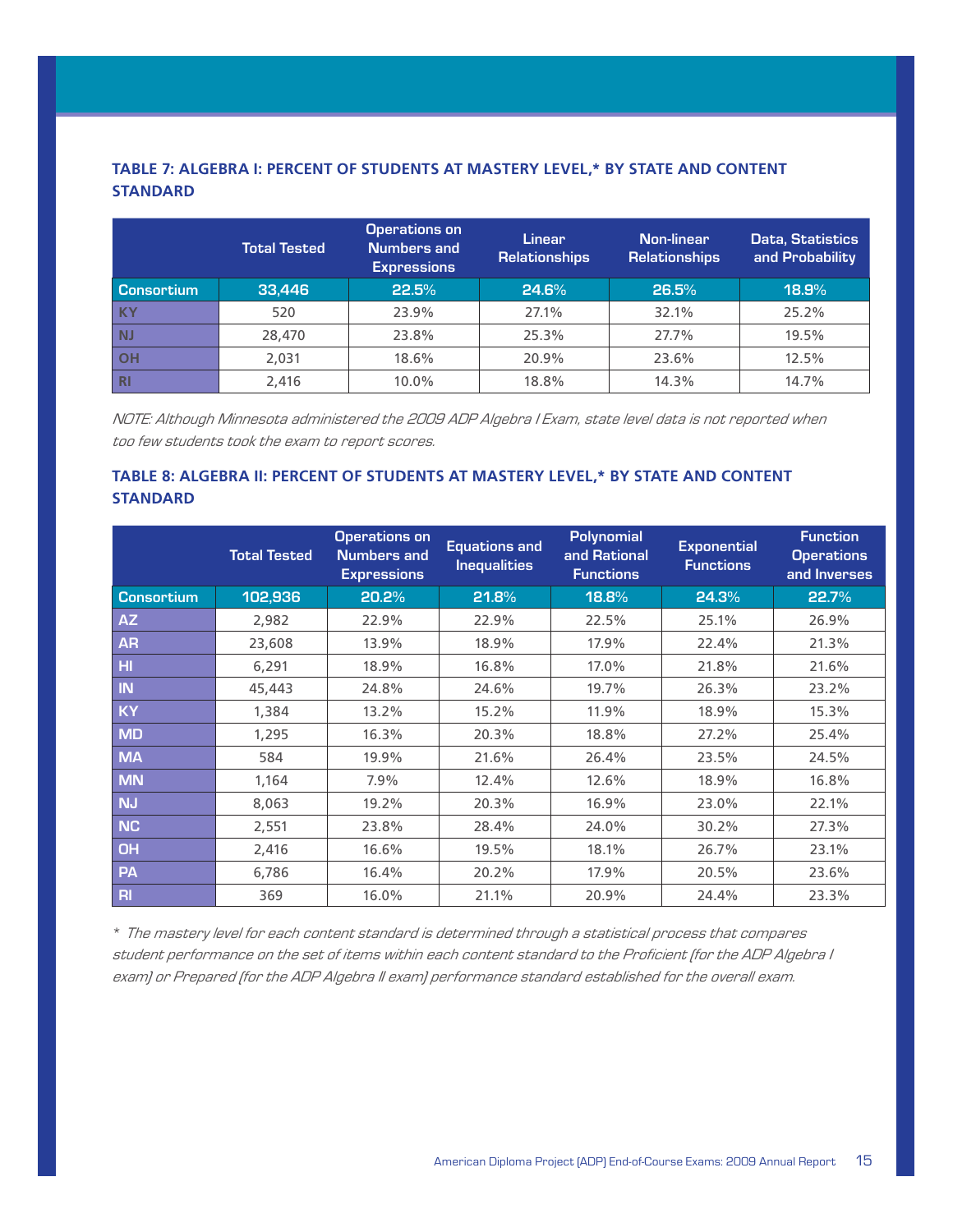# **Consistent Patterns from 2008 to 2009**

**Performance on Constructed Response Items Is Particularly Weak** At least 30 percent of the points on the ADP Algebra I and II exams are derived from constructed-response items—2-point short-answer and 4-point extended-response items—that require a student to produce an answer rather than select from a set of four possible answers, as with a multiple-choice item. In general, the constructed-response format is well-suited for measuring critical higher-level knowledge and skills such as problem solving and reasoning. It is not unusual, therefore, for students to perform somewhat better overall on multiple-choice items than on the constructed-response items. However, it is not the case that all constructed-response items measure only high-level knowledge and skills or that the constructed-response items must measure more difficult content than the multiple-choice items.

Although performance on the ADP Algebra exams is low across all item types, the low level of performance on the constructed-response items is particularly striking. On both the Algebra I and Algebra II exams, students earned, on average, only 11% and 14%, respectively, of the possible points available on constructed-response items. On the Algebra I exam, one-fourth of the students earned no points on the constructed-response items. Many of these students made no attempt to answer any of those constructed-response items. On the Algebra II exam in both 2008 and 2009, nearly one-third of the students earned no points on the 2-point or 4-point constructed-response items. Further, on the 2009 Algebra II exam more than half of the students earned no points on 4-point extended response items.

Whether students performed poorly on the constructed-response items because they found the content to be too difficult or the task too demanding (relative to their motivation level, see previous discussion p. 14), remains a challenging issue for states to address. In the design of the ADP Algebra exams, the states agreed that the inclusion of constructed-response items on the tests was critical to send a clear signal that the goal was to produce curriculum and instructional programs that require students to demonstrate critical thinking and problem solving skills and communicate their reasoning and strategies.

**Students Who Take Algebra I and II in Earlier Grades Perform Better on the Exams** As shown in Table 9, students who completed Algebra I in 7th or 8th grade were much more likely to perform at the Proficient and Advanced performance levels than those students who completed Algebra I in grades 9-12. Consistent with results from the 2008 test, as shown in Table 10, students who take Algebra II in the 8th or 9th grade do better on the exam than those students who take the course in the 11th or 12th grade on average. Also consistent with the 2008 results, the performance gap between students who complete the course in grade 10 compared to grade 11 is much greater than the gap between students who complete the course in grade 9 compared to grade 10. This is most likely because students who are prepared to take the course in the earlier grades are the strongest and most advanced mathematics students, while those who take it toward the end of their high school career tend to struggle more in mathematics.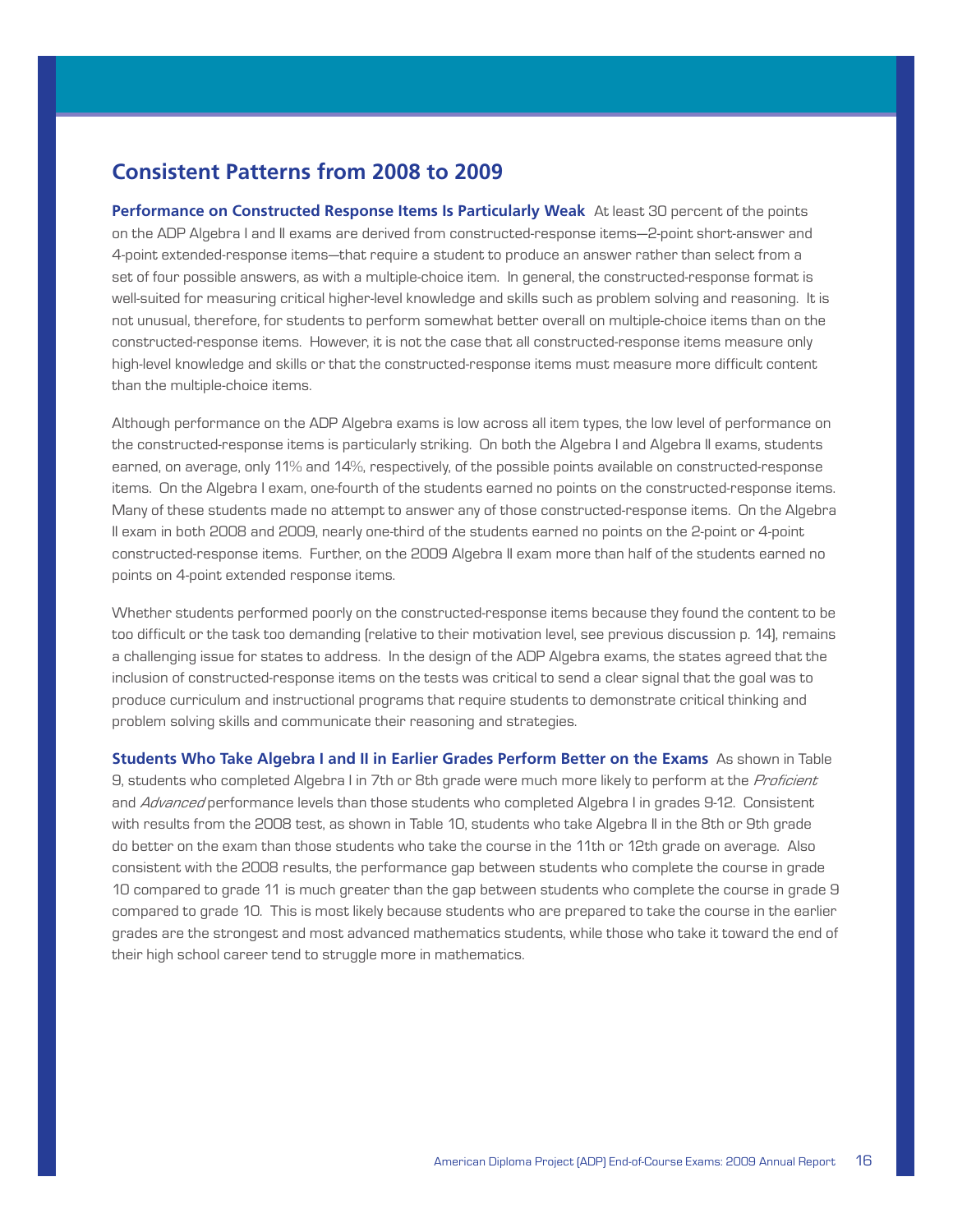|                       | <b>Total</b>    | <b>Advanced</b> | <b>Proficient</b> | <b>Basic</b>  | <b>Below Basic</b> | <b>Average</b><br><b>Scale Score</b> |
|-----------------------|-----------------|-----------------|-------------------|---------------|--------------------|--------------------------------------|
|                       | <b>Students</b> | $[850 - 575]$   | $[574 - 450]$     | $[449 - 387]$ | $(386 - 300)$      | <b>(Standard</b>                     |
|                       | <b>Tested</b>   |                 |                   |               |                    | Deviation)                           |
| <b>Grade Seven</b>    | 584             | 17.8%           | 67.1%             | 13.4%         | 1.7%               | 512<br>(66)                          |
|                       |                 |                 |                   |               |                    | 437                                  |
| <b>Grade Eight</b>    | 7,542           | 4.9%            | 38.2%             | 31.5%         | 25.4%              |                                      |
|                       |                 |                 |                   |               |                    | (77)                                 |
|                       |                 |                 |                   |               |                    | 370                                  |
| <b>Grade Nine</b>     | 19,926          | 0.3%            | 9.7%              | 27.2%         | 62.8%              |                                      |
|                       |                 |                 |                   |               |                    | (56)                                 |
| <b>Grade Ten</b>      | 4,318           | 0.4%            | 5.7%              | 16.4%         | 77.6%              | 351                                  |
|                       |                 |                 |                   |               |                    | (53)                                 |
|                       |                 |                 |                   |               |                    | 348                                  |
| <b>Grade Eleven</b>   | 820             | 0.1%            | 3.9%              | 16.8%         | 79.2%              |                                      |
|                       |                 |                 |                   |               |                    | (48)                                 |
|                       |                 |                 |                   |               |                    | 343                                  |
| <b>Grade Twelve</b>   | 214             | $0.0\%$         | 1.9%              | 16.8%         | 81.3%              | (42)                                 |
|                       |                 |                 |                   |               |                    | 341                                  |
| <b>Not Identified</b> | 40              | $0.0\%$         | $0.0\%$           | 17.5%         | 82.5%              |                                      |
|                       |                 |                 |                   |               |                    | (40)                                 |
|                       |                 |                 |                   |               |                    | 384                                  |
| <b>Total</b>          | 33,446          | 1.6%            | 16.4%             | 26.2%         | 55.8%              |                                      |
|                       |                 |                 |                   |               |                    | (70)                                 |

## **TABLE 9: ALGEBRA I: PERCENT OF STUDENTS IN EACH PERFORMANCE LEVEL, BY GRADE**

NOTE: Although there were 6th graders who took the 2009 ADP Algebra I exam, data are not reported when too few students took the exam to report scores.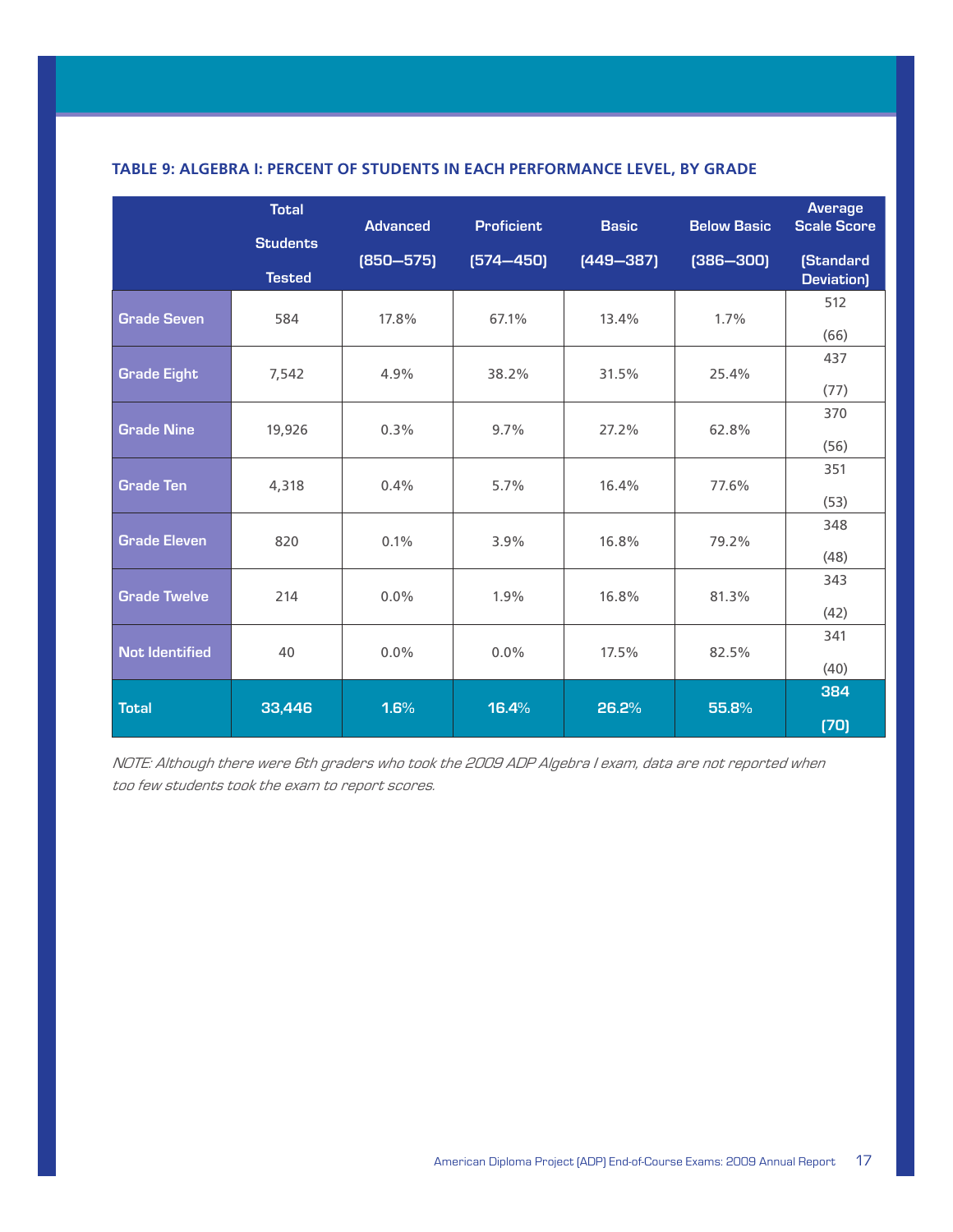|                       | <b>Total Students</b> | <b>Well Prepared</b> | <b>Prepared</b> | <b>Needs</b><br><b>Preparation</b> | <b>Average Scale</b><br><b>Score</b> |
|-----------------------|-----------------------|----------------------|-----------------|------------------------------------|--------------------------------------|
|                       | <b>Tested</b>         | $[1650 - 1275]$      | $[1274 - 1150]$ | $[1149 - 900]$                     | <b>(Standard</b><br>Deviation)       |
| <b>Grade Eight</b>    | 212                   | 24.5%                | 34.0%           | 41.5%                              | 1195<br>(141)                        |
| <b>Grade Nine</b>     | 7,115                 | 13.2%                | 22.3%           | 64.5%                              | 1111<br>(138)                        |
| <b>Grade Ten</b>      | 32,079                | 6.7%                 | 20.5%           | 72.8%                              | 1080<br>(117)                        |
| <b>Grade Eleven</b>   | 50,017                | 0.7%                 | 5.8%            | 93.5%                              | 1004<br>(85)                         |
| <b>Grade Twelve</b>   | 13,390                | 0.7%                 | 2.3%            | 97.0%                              | 978<br>(75)                          |
| <b>Not Identified</b> | 118                   | 4.2%                 | 7.6%            | 88.1%                              | 1025<br>(111)                        |
| <b>Total</b>          | 102,936               | 3.5%                 | 11.1%           | 85.4%                              | 1032<br>(109)                        |

## **TABLE 10: ALGEBRA II: PERCENT OF STUDENTS IN EACH PERFORMANCE LEVEL, BY GRADE**

NOTE: Although there were 6th and 7th graders who took the 2009 ADP Algebra II Exam, data are not reported when too few students took the exam to report scores.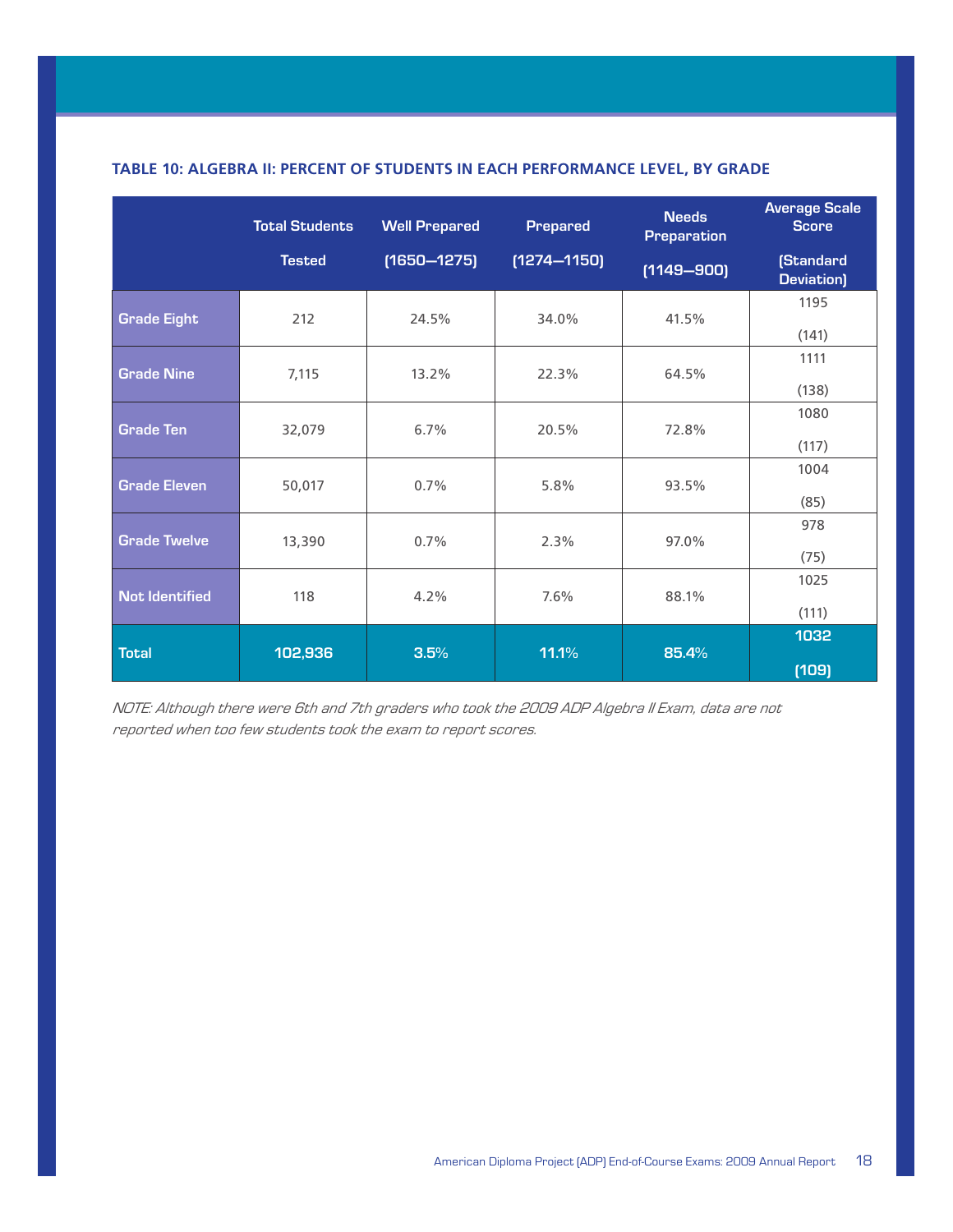# **Conclusion**

The ADP Assessment Consortium has succeeded in creating rigorous, high-quality assessments in Algebra I and II that will not only inform students whether they have mastered the content of the course they have just completed but also give an indication of preparation for higher-level mathematics courses. In 2009, the participating states gave an aligned Algebra I exam for the first time and administered the Algebra II exam to more students than they did in 2008. Given the significant pressure on state budgets this year, this is a significant accomplishment that reflects the Consortium states' commitment to improving secondary mathematics so that all students graduate from high school prepared for the opportunities and challenges that await them.

Now that rigorous exams with high standards are firmly in place, the next phase of work must begin in earnest. States must now turn their attention to the other purposes they identified in creating the exams: ensuring a consistent level of content and rigor within and across states in their Algebra I and II courses and improving the quality of curriculum and instruction in Algebra I and II courses, within and across states. To do so, states must provide students and teachers with the tools they need to be successful, including improving curriculum and instruction and providing professional development for teachers. Moreover, states must make sure all students have access to the support they need to succeed in rigorous mathematics courses. If states can be as successful on these critical next steps as they have been in creating the assessments, they will have truly changed the prospects for their students by ensuring that student choices regarding their future college and career plans are based on having a strong foundation in mathematics that makes all paths possible.

# **Acknowledgements**

The ADP Algebra II end-of-course exam is the product of a unique partnership that would not have been possible without the leadership shown by the 15 states that created and developed the exams. The vision and commitment of chief state school officers, governors, and higher education and business leaders in these states was critical.

Equally important are the still-larger number of people in each state, too numerous to list by name here, who translated leadership commitment into reality. State testing directors and other staff who participate in the Coordination and Direction Team, as well as math content experts, high school mathematics teachers and postsecondary faculty from each state have been instrumental in the development and oversight of the exams, as well as test administration and reporting. The commitment, wisdom, innovativeness and spirit of compromise demonstrated repeatedly by these individuals have been essential for the successful development of the ADP Assessment Consortium Algebra exams.

Because standard setting for both exams occurred this year, there are many additional people that lent their time and expertise whom we would like to acknowledge. The Algebra I standard setting panel consisted of state mathematics experts and high school mathematics teachers from the Consortium states. The Algebra II standard setting panel was comprised of state policy experts, mathematics experts and mathematics professors from two-and four-year institutions. Over 125 faculty members representing two-and four-year institutions in 20 states participated in this unprecedented effort. State commissioners of education, national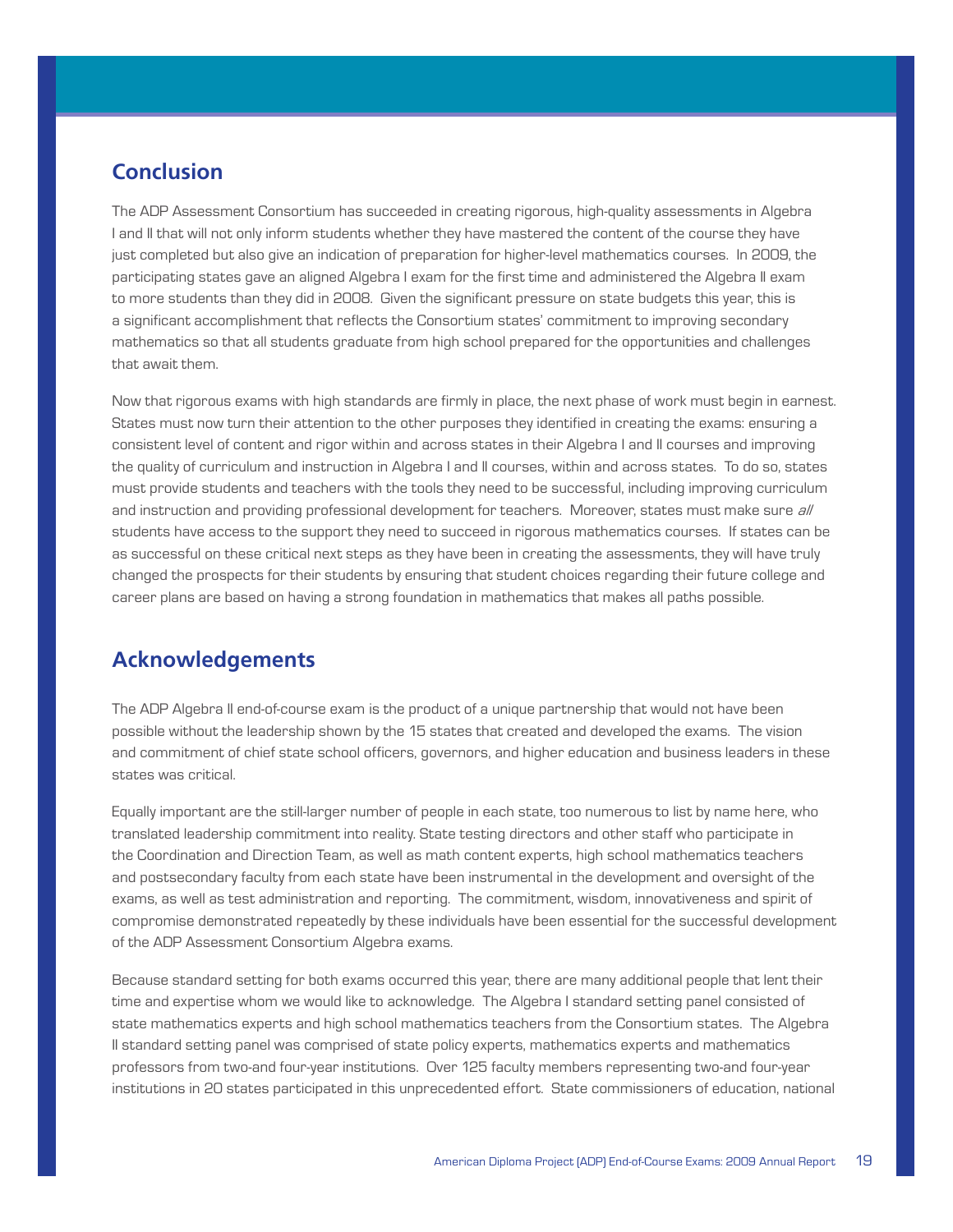assessment experts and mathematics experts also gave invaluable guidance to Achieve regarding setting the cut scores for both exams.

As the test developer, Pearson has also been a vital partner in this project. We would like to thank the Pearson team members who have worked so hard to develop this exam and spearhead the research to support standard setting.

Throughout this project, Achieve and Pearson have received thoughtful and valuable advice and guidance from our Research Alliance, which consists of industry and academia experts in assessment, curriculum and K-12 and post secondary policy issues. It was this group, in conjunction with Pearson and Achieve, who shaped the standard setting research agenda for the Consortium.

It is also important to thank the Achieve team that supports the work of the ADP Assessment Consortium and without which the project would not be successful. Laura McGiffert Slover, vice president for content and policy research provided overall leadership on the project. Sandy Boyd, vice president for strategic communications and outreach, provided leadership on the annual report and serves as a senior advisor to the project. Tracy Halka, associate director for the ADP Assessment Consortium serves as the project manager for all of the Consortium efforts. Nevin Brown, senior fellow at Achieve, assisted in postsecondary outreach and engagement and Tom Flavell, manager for Internet programs and strategies was responsible for the layout and design of the report.

Charles DePascale from the National Center for the Improvement of Assessment deserves our special thanks for his invaluable assistance, guidance and feedback on the overall project as well as this year's annual report.

Finally, Achieve would like to thank the Bill & Melinda Gates Foundation, the Brookhill Foundation and Intel Corporation for providing generous funding for the work of the ADP Assessment Consortium, and the broader work of the American Diploma Project. This project is an ambitious undertaking and without their support it would not have been possible to create the largest multistate consortium to develop and administer rigorous exams.

Michael Cohen

Michael Cohen President Achieve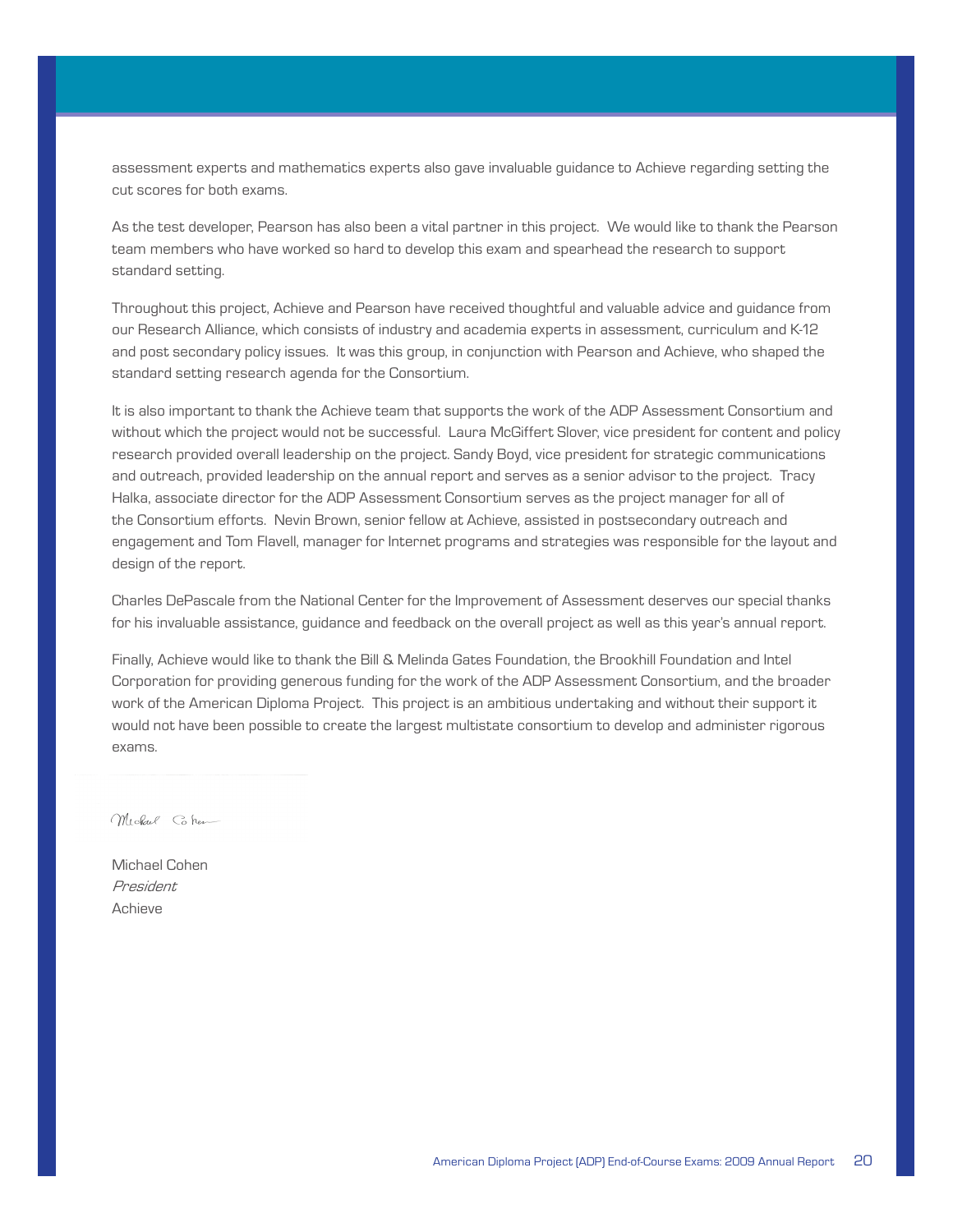#### **Achieve Board of Directors**

#### **Co-Chairs**

Governor Tim Pawlenty State of Minnesota

Craig R. Barrett Retired CEO/Chairman of the Board Intel Corporation

#### **Board Members**

Governor Jennifer Granholm State of Michigan

Edward B. Rust, Jr. Chairman & CEO State Farm Insurance

#### **ABOUT ACHIEVE**

Governor Donald L. Carcieri State of Rhode Island

Mark B. Grier Vice Chairman Prudential Financial, Inc.

Governor Phil Bredesen State of Tennessee

Jeff Wadsworth President & Chief Executive Officer Battelle

Governor Dave Heineman State of Nebraska

Governor Deval Patrick State of Massachusetts

**Chairman Emeritus** Louis V. Gerstner, Jr. Former Chairman & CEO IBM Corporation

**President**

Michael Cohen Achieve

**Treasurer**

Peter Sayre **Controller** Prudential Financial, Inc.

Created by the nation's governors and business leaders, Achieve is a bipartisan, non-profit organization that helps states raise academic standards, improve assessments and strengthen accountability to prepare all young people for postsecondary education, careers and citizenship. Achieve has helped more than half the states benchmark their academic standards, tests and accountability systems against the best examples in the United States and around the world. Achieve also serves as a significant national voice for quality in standards-based education reform and regularly convenes governors, CEOs and other influential leaders at National Education Summits to sustain support for higher standards and achievement for all of America's schoolchildren.

In 2005, Achieve co-sponsored the National Education Summit on High Schools. Forty-five governors attended the Summit along with corporate CEOs and K–12 and postsecondary leaders. The Summit was successful in making the case to the governors and business and education leaders that our schools are not adequately preparing students for college and 21st-century jobs

and that aggressive action will be needed to address the preparation gap. As a result of the Summit, 35 states have since joined with Achieve to form the American Diploma Project Network—a coalition of states committed to aligning high school standards, assessments, graduation requirements and accountability systems with the demands of college and the workplace.

For more information, visit Achieve's website at www.achieve.org.

Copyright © September 2009 Achieve, Inc. All rights reserved.

No part of this publication may be reproduced or transmitted in any form or by any means, electronic or mechanical, including photocopy, recording, or any information or storage retrieval system, without permission from Achieve.